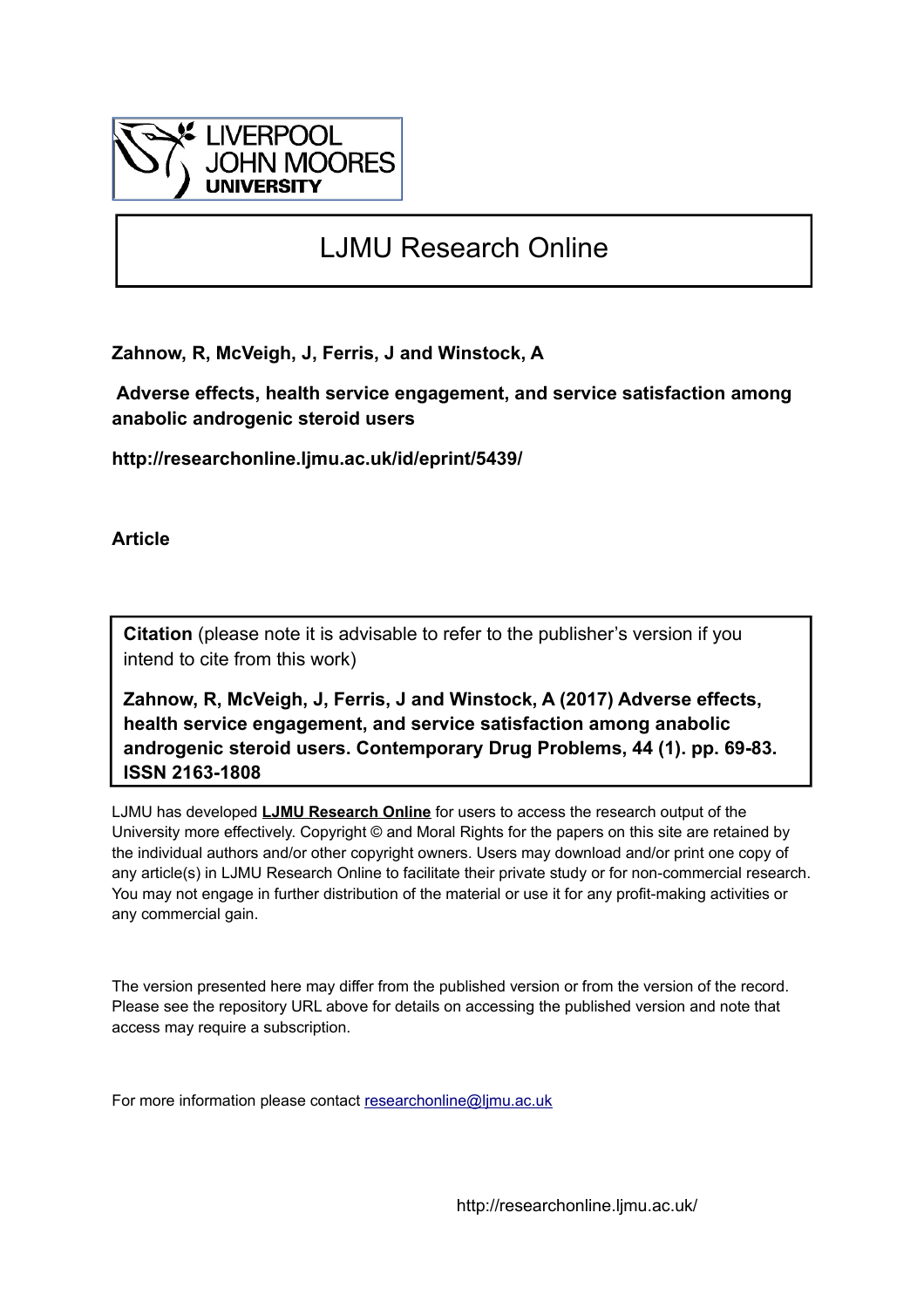Adverse effects, health service engagement and service satisfaction among anabolic androgenic steroid users

#### **Abstract**

There are a number of adverse health effects associated with the use of anabolic androgenic steroids (AAS) ranging from mood disturbances to gynaecomastia and impaired sexual function. Despite the potentially serious nature of adverse effects, evidence suggests that users are reluctant to seek medical assistance. This study explores factors associated with health service engagement and treatments related to service satisfaction among a sample of AAS users. The analyses are based on a sample of 195 respondents from the Global Drug Survey (GDS) 2015 who reported using steroids in the previous 12 month period *and* experiencing concerns about adverse health effects. The results indicate reluctance among AAS users to engage with health services with only 35.23% reporting that they visited a doctor when experiencing concerns about adverse effects. Concern about sexual function increased the likelihood that users engaged with health services while concern about changes in sexual organs decreased the odds of service engagement. Amongst AAS users who engaged with health services, individuals who received a mental health assessment or diabetes test rated the service as more helpful than those who did not; a finding that resonates with literature indicating a desire amongst AAS users to monitor the health impacts of their drug use and respond to issues as they arise. While more research is needed, the present results underscore a need for non-judgemental health services aimed at assisting AAS users to monitor adverse effects and minimize harm through early intervention.

**Key words**: steroids; PIEDs; help-seeking; Global Drug Survey; health services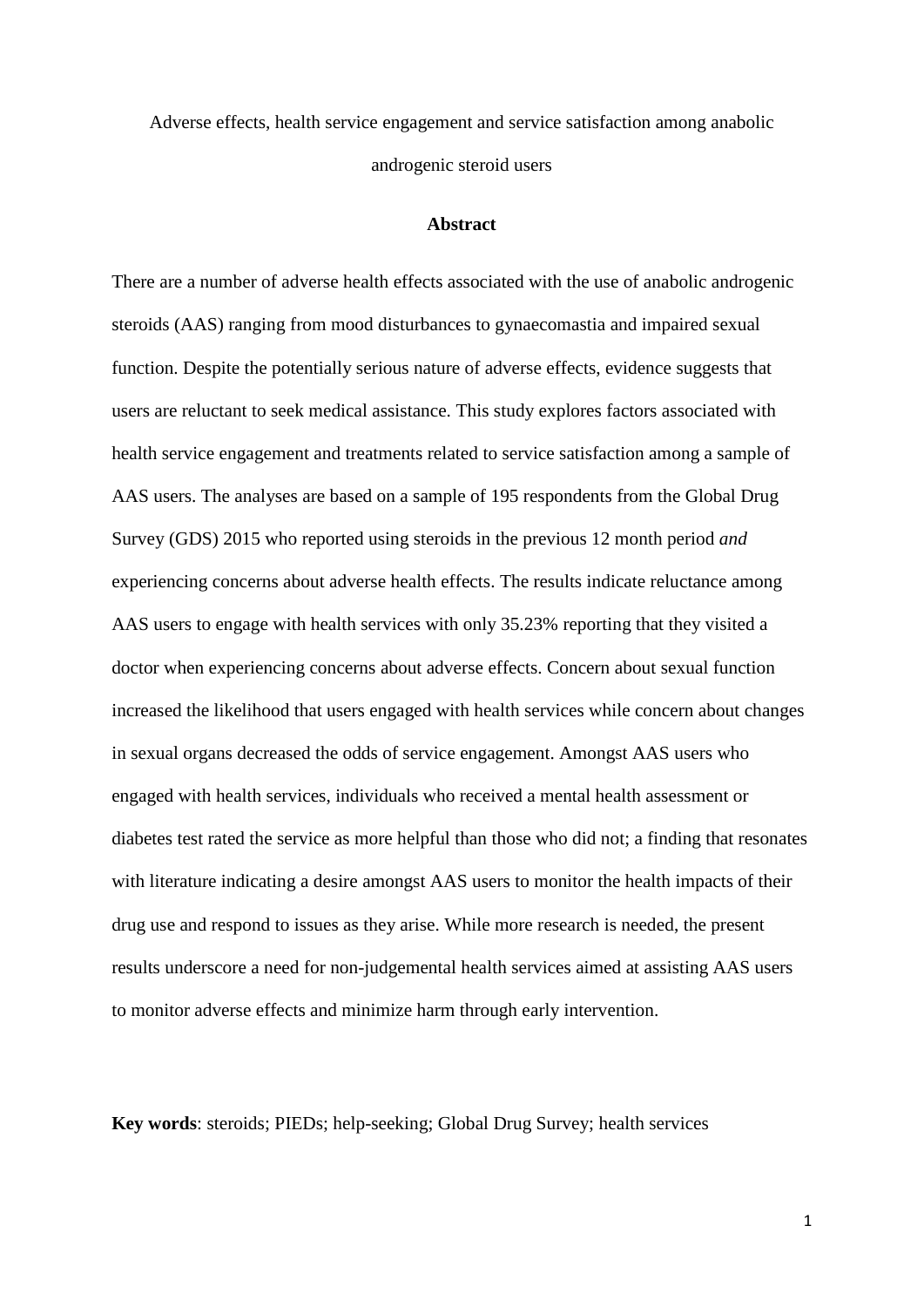Adverse effects, health service engagement and service satisfaction among anabolic

#### androgenic steroid users

## **Introduction**

The use of anabolic androgenic steroids (AAS) and associated performance and image enhancing drugs (PIEDs) is not new. In the past decade, efforts have been made to eliminate the use of PIEDs by professional sportspersons and elite athletes. Yet, there is some evidence of a concomitant increase during this time in AAS and PIEDs use in the general population (Iversen et al., 2013; McCabe et al., 2007; McVeigh & Begley, 2016; McVeigh, Beynon & Bellis, 2003). Estimated lifetime prevalence rates, based on population surveys in Australia (Dunn, 2010), Norway (Sagoe et al., 2015) and the USA (Pope et al., 2014), range from less than 1% to 6% depending on sample characteristics. A recent meta-analysis of 187 studies reports a global lifetime prevalence rate of 3.3% (Sagoe et al., 2014).

Whilst the prevalence of AAS use in the general population appears to be relatively low, the perception that use is increasing, particularly among young, recreational gym goers and nonathletes, is ubiquitous (Bojsen‐Møller & Christiansen, 2010; Chandler & McVeigh, 2013; Kanayama & Pope, 2012b; Evans-Brown & McVeigh, 2009; Kimergård &McVeigh, 2014a; Sagoe et al., 2014). Recreationally, AAS are used to increase muscle mass, improve physical appearance and enhance strength or athletic performance (Brennan et al., 2016; Ip et al., 2011; Ip et al., 2015). Reasons for initiating use include body dissatisfaction (Kimergård, 2015); low confidence or poor self-esteem (Cohen et al 2007; Maycock & Howat, 2009); safety and security (Maycock & Howat, 2009); to improve social status (Griffiths et al., 2015; Maycock & Howat, 2009; Seear et al, 2015) or to fit in to a 'fitness' lifestyle or identity (Ravn & Coffey, 2016).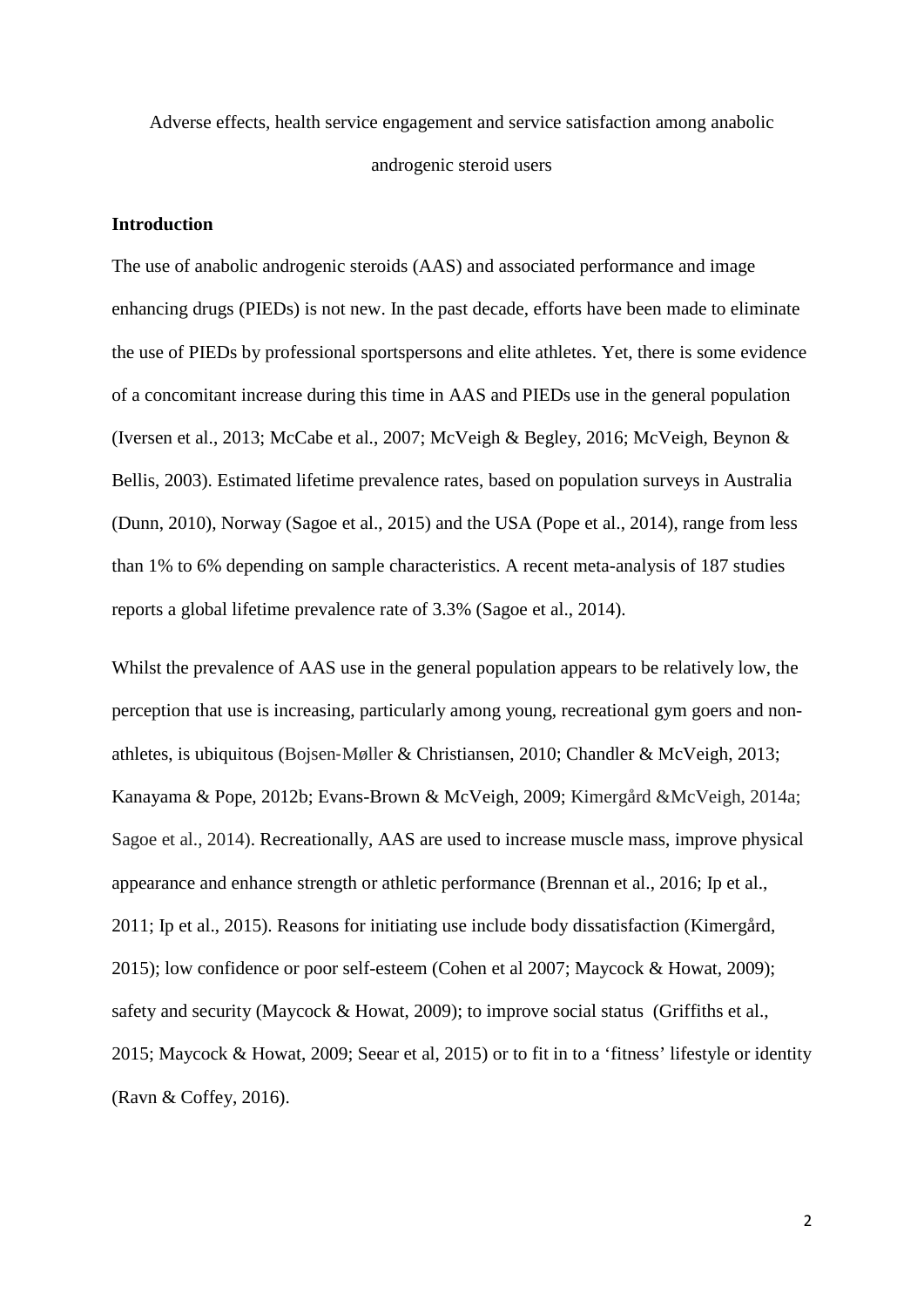Whilst health and fitness pursuits are often cited as the main reasons for using AAS (Brennan et al., 2016; Ip et al., 2011; 2015), research has shown that the use of AAS is associated with a number of adverse health effects (Kanayama & Pope, 2012a). Some of these effects are acute in nature and naturally subside with cessation of AAS use while others are chronic health conditions that develop from long term AAS use (Pope & Kanayama, 2015; Pope et al., 2013). Physical side effects include cardiovascular damage, liver disorders (especially if administered orally), testicular atrophy, gynaecomastia and loss of sexual function (Pope et al., 2013). An association between AAS use and poorer mental health outcomes has also been reported (Lindqvust et al., 2013). Adverse effects are not only the purview of long term AAS use. Acute effects of AAS use are well described in the literature particularly in relation to 'stacking' (Sagoe et al., 2015), unsafe injecting practices (Dunn et al., 2014; Iversen et al., 2016) and/or the use of illicitly manufactured products (Evens-Brown et al., 2009). Research has also demonstrated a link between AAS use and negative psychological states including anger, depression and anxiety (Pope et al., 2005).

Despite the potentially serious nature of adverse effects, evidence suggests that AAS users are reluctant to seek medical assistance or to reveal their AAS use to their doctor (Pope et al., 2004). A recent purposive survey of 94 steroid and image enhancing drug (SIED) users in the UK found that only 6% reported seeking medical assistance when they experienced adverse effects related to AAS use. Users cited lack of understanding from their doctor as one of the reasons they did not engage with health services (Chandler & McVeigh, 2013). Similarly, a recent convenience study of injecting AAS users revealed only a minority (17%) of AAS injectors who experienced redness, swelling or tenderness around the injection site had ever sought treatment (Hope et al., 2015). While these studies, based on samples of bodybuilders (Chandler & McVeigh, 2013) and needle exchange attendees (Hope et al., 2015), provide some insight into the health service experiences of AAS users, this type of detailed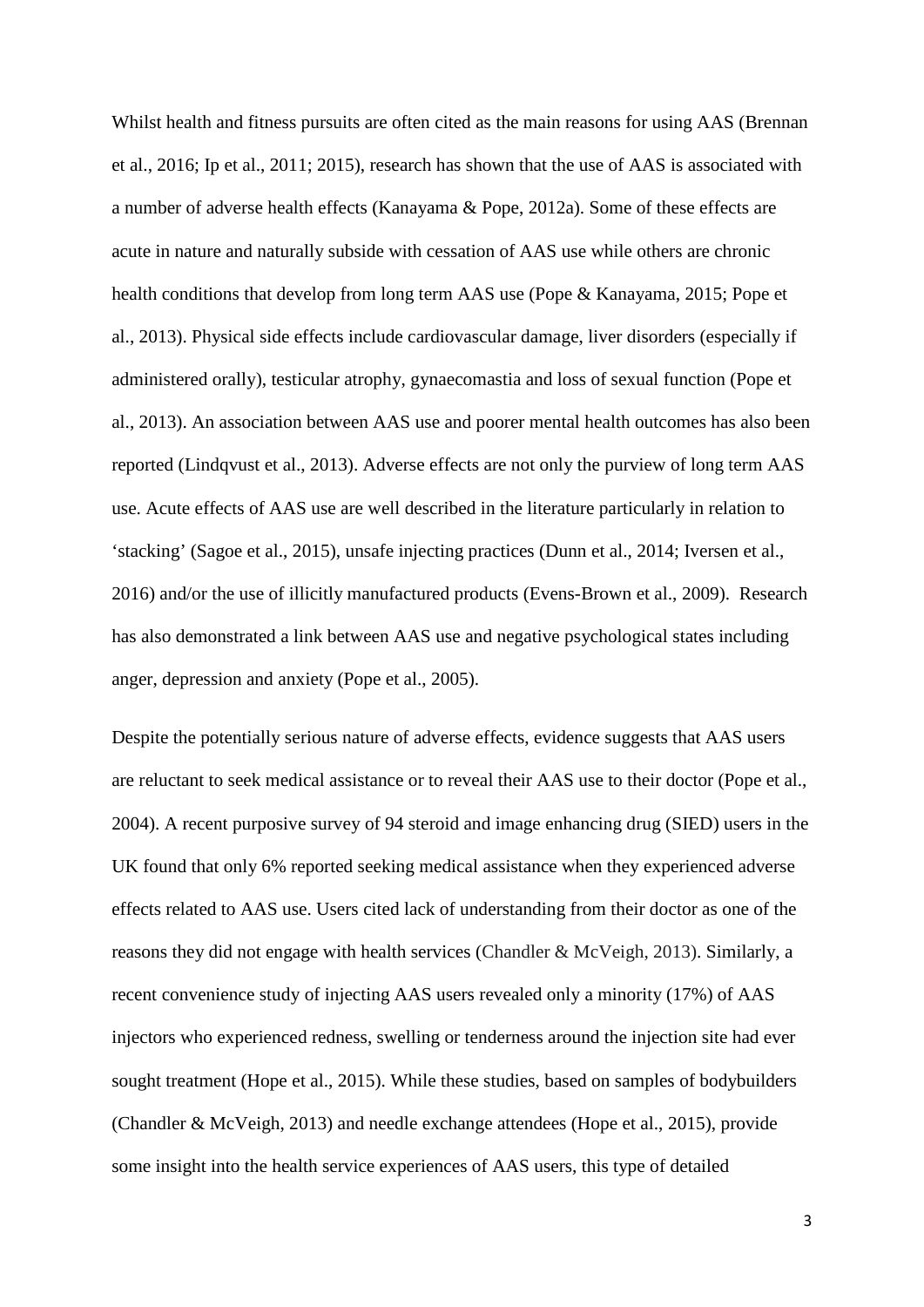information on health service engagement and satisfaction is not currently available from general population drug surveys.

In order to develop appropriate health service responses to AAS use, additional information on health service engagement, treatment and satisfaction is required from AAS users in the general population. The Global Drug Survey (GDS) is an online, anonymous survey designed to capture in-depth information about the use of alcohol, tobacco and illicit substances. The GDS includes a range of questions about the use of AAS including items relating to adverse effects, health service engagement and service satisfaction. Using a sample of respondents from the GDS 2015 who reported using steroids in the previous 12 month period, the current study identifies factors associated with health service engagement and examines treatments associated with health service satisfaction. Given the growing number and diversity of AAS users (Pope & Kanayama, 2015; Rowe et al., 2016; Seer et al., 2015), minimising harm associated with AAS use is an important public health concern. The aim of the current research is to better understand reasons for health service engagement among AAS users. This knowledge is vital to inform the development of health services that are aligned with the needs of AAS users, encourage health service engagement among this group and, in turn, minimise drug related harms.

### **Methods**

#### *Design*

The Global Drug Survey (GDS) is an annual, international, online survey of drug use which is self-completed, largely by younger individuals, on a self-nominating, anonymous basis. The most recent survey (GDS, 2015) collected data between November 2014 and January 2015. A total of 89 509 responses were completed during this time. The survey was promoted in partnership with a range of media including national newspapers, magazines, web sites and social media outlets (GDS, 2015) and was available in 11 languages (English, German,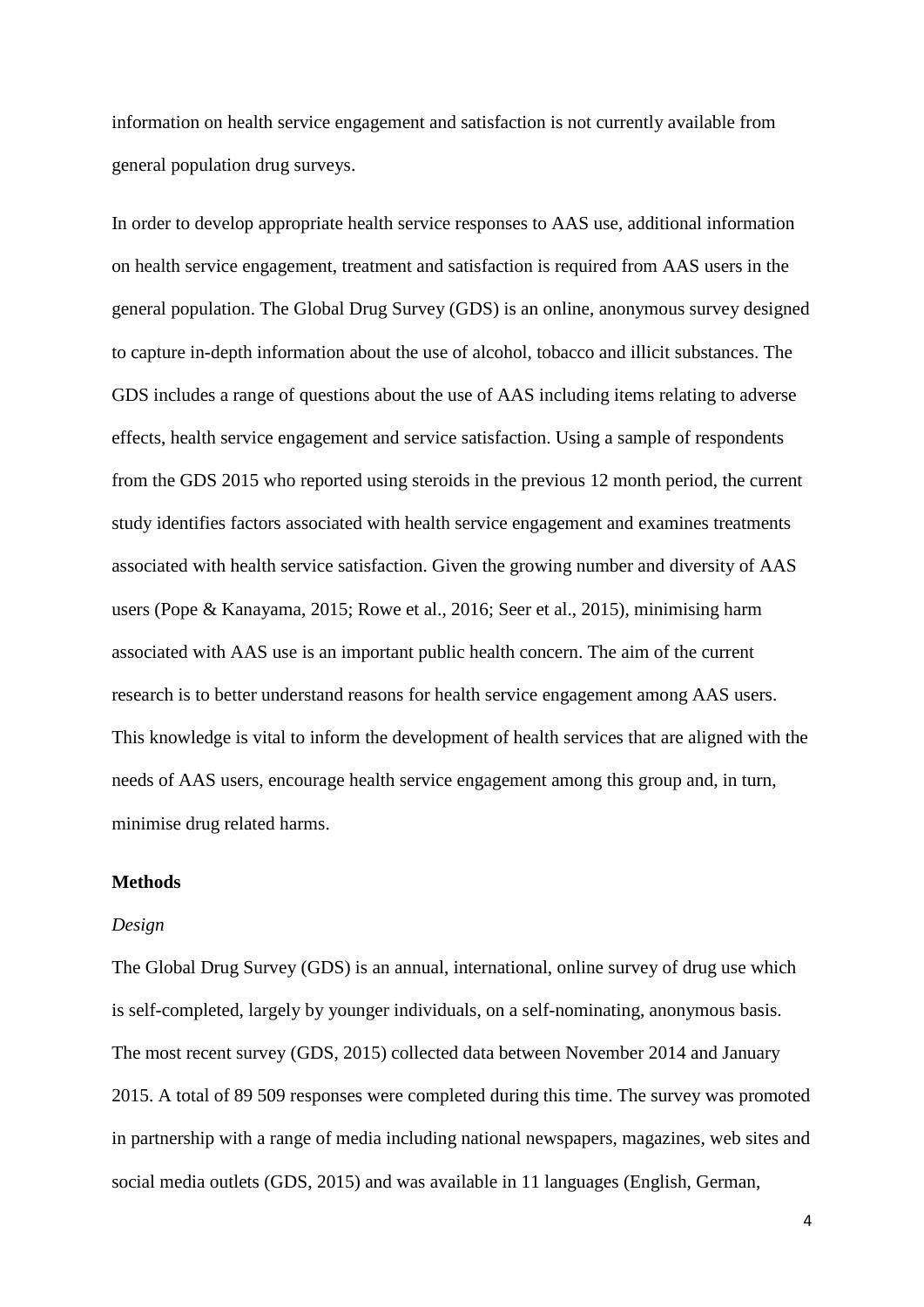Greek, Polish, French, Italian, Spanish, Portuguese, Flemish, Hungarian and Danish). The GDS sample is opportunistic and not intended to be representative of any particular population group. Other publications provide details on the design, utility and limitations of the GDS (Barratt et al., 2014; GDS, 2015; Winstock et al., 2015).

GDS respondents were asked whether they had used injectable anabolic steroids or oral anabolic steroids in their lifetime and in the last 12 months. The total number of GDS participants who reported lifetime steroid use was 1000. This was 1.1% of the total survey sample. In the current study the analytic sample is restricted to those who: 1) indicated that they used anabolic androgenic steroids (AAS) during the 12 months prior the survey and, 2) experienced concerns about adverse effects related to AAS use (n=195).

#### *Analyses and Measures*

The analyses proceed in three stages. All measures are drawn from the GDS 2015. Stage 1 is a logistic regression analysis examining factors associated with health service engagement. The dependent variable is a dichotomous indicator drawn from an item in the GDS that asked respondents who reported using AAS in the last 12 months whether or not they had discussed health concerns related to their AAS use with their family doctor (yes/no). The key independent variables are 5 dichotomous indicators capturing concerns about: mood/mental health; image; sexual function; sexual organs; organ health. The 5 variables were constructed from 17 items on the GDS that asked individuals who reported using AAS in the last 12 months to report on a scale of 1 (not at all worried) to 3 (worried a lot) how worried they were about seven mental health and ten physical health issues associated with AAS use. For each of the 5 variables, respondents were given a score of 1 if they reported concern about the health issue and a score of 0 if they reported no concerns about the health issue. The construction of the 5 measures was based on existing literature that discusses the adverse effects of AAS use as comprising both physical and mental health components (Kanayama &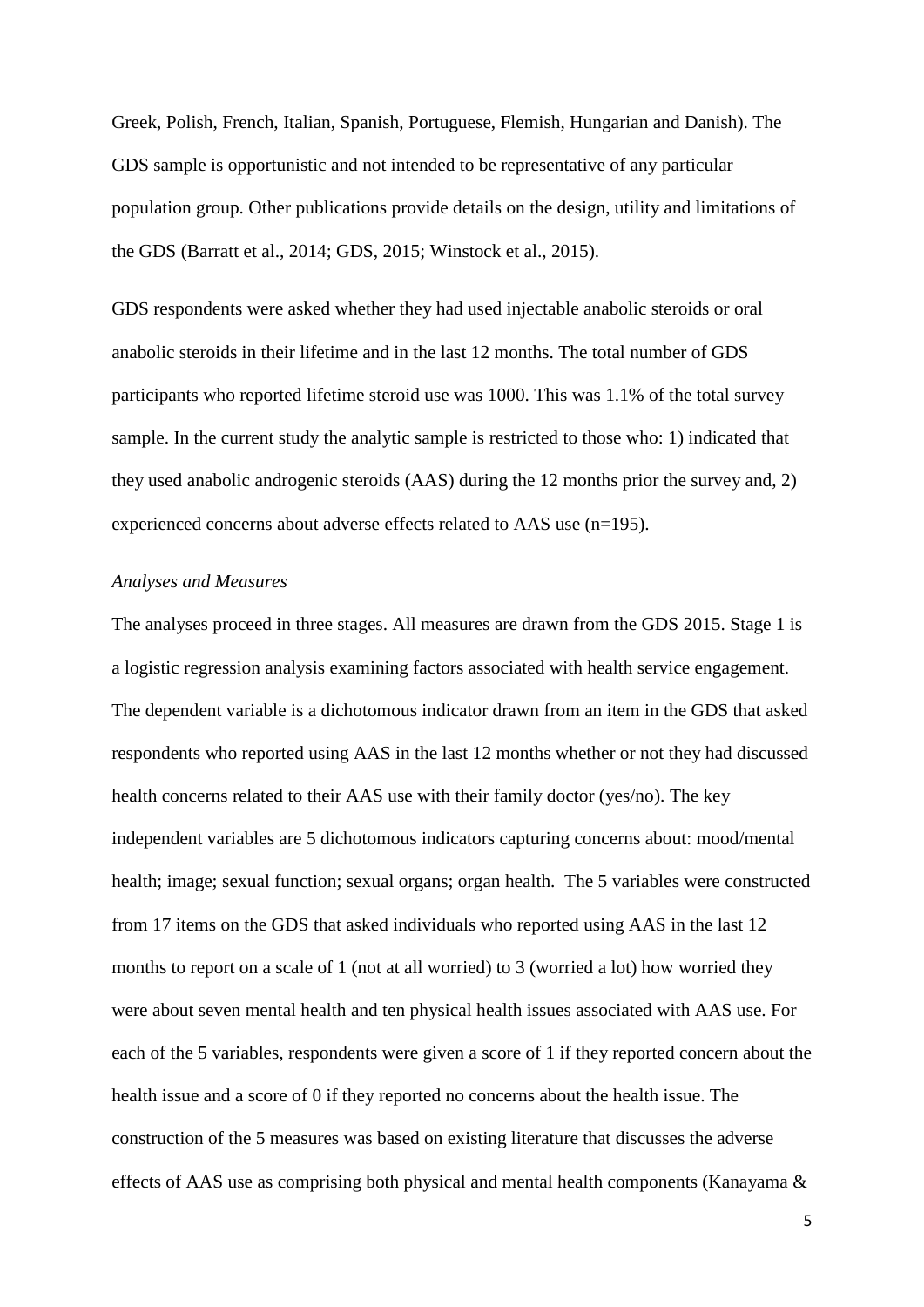Pope, 2012a; Linqvist et al., 2013; Onakomaiya & Henderson, 2016; Quaglio et al., 2009). Physical health concerns were further delineated into those associated with sexual organs; sexual function and organ health as responses may be expected to vary by sex and method of administration respectively. Item groupings were confirmed using multiple components analysis (see Figure 1) and are reported in Table 1. Control variables including age; sex (1=female; 2=male); region of residence (1= Europe; 2=North America; 3=South America; 4=Australia/NZ; 5= Asia/Africa and Middle East); ethnicity (0= Caucasian; 1= other); poly-PIEDs use (0=no AAS only; 1= yes AAS plus at least 1 other PIED); and method of AAS administration (0=oral; 1= inject only; 2= both oral and inject), were also included in the logistic regression models.

Stage 2 of the analyses establishes the proportion of recent AAS users who engaged with health services about their AAS use and examines the bivariate relationships between treatments received and satisfaction with health services, measured using two items from the GDS. Individuals who reported using AAS in the last 12 months and indicated they had engaged with health services in the relation to their AAS use (n=68) were asked to rate their experience of raising their steroid use with their doctor on a scale of 1 (very poor) to 5 (very good). They were also asked to report on a scale of 1 (not helpful) to 4 (very helpful) how helpful their doctor was in addressing health concerns related to their AAS use. Aspects of treatment were assessed using eight individual items. Respondents were asked to indicate if the following investigations/ conversations were carried out by their doctor (yes/no): physical examination; blood pressure; assessment of my mood; blood tests to assess my liver function; diabetes test; ECG; screening for hepatitis B / C, HIV; discussion about safer injecting. The Wilcoxon-Mann-Whitney test<sup>[1](#page-6-0)</sup> was used to assess statistically significant associations

<span id="page-6-0"></span> <sup>1</sup> The Wilcoxon-Mann-Whitney test is a non-parametric analog to the independent samples t-test and does not require that the dependent variable is normally distributed.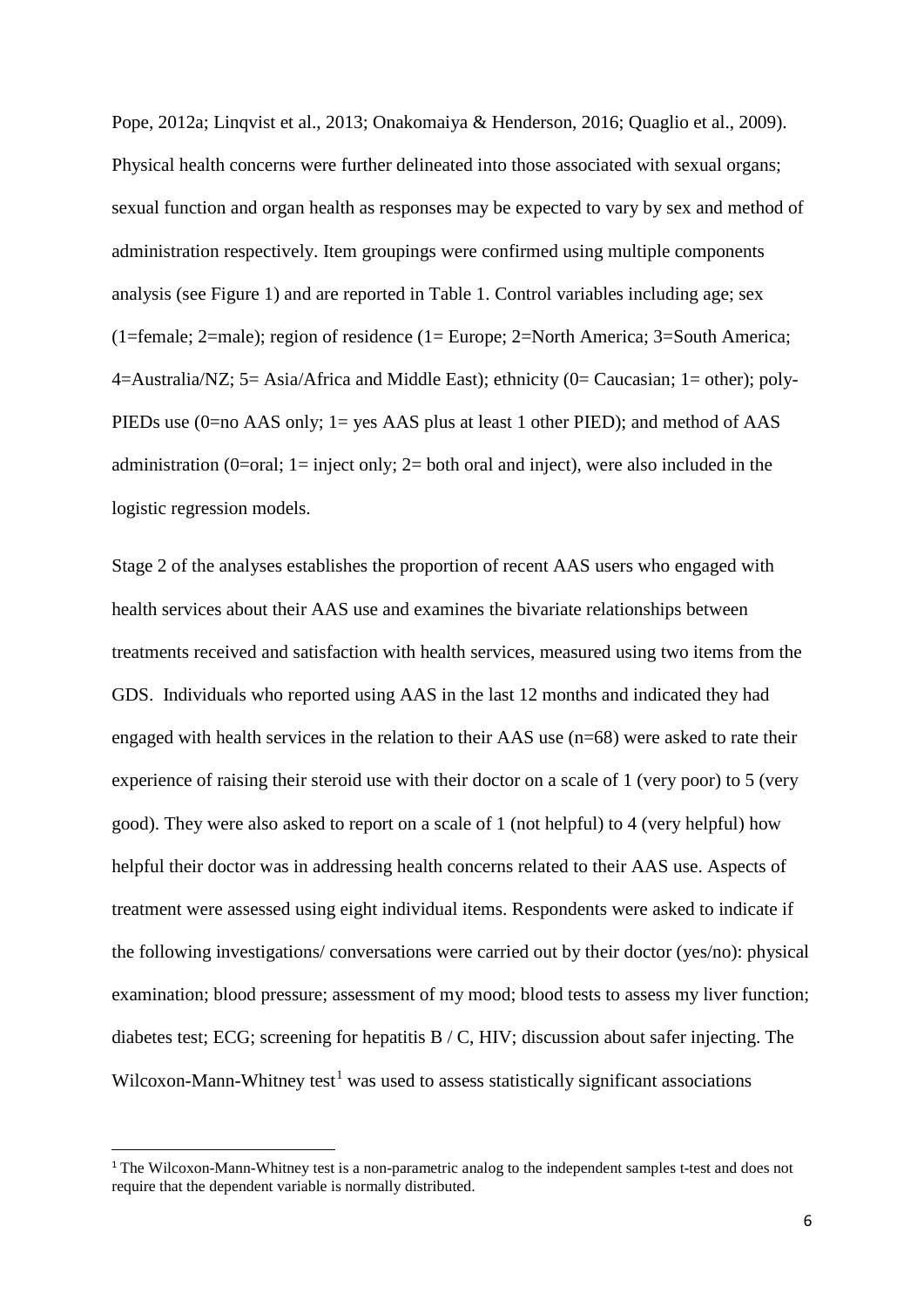between treatments received and each of the variables capturing satisfaction with health services. A two-sided p value of  $\leq 0.05$  was considered statistically significant.

Stage 3 of the analyses describes frequently reported reasons for *not* engaging with health services despite experiencing concerns about AAS related health issues. Those respondents who indicated that they did not visit their family doctor about health concerns related to their AAS use were asked whether this was for any of the following reasons (yes/no): shame/stigma; did not think the doctor would be able/knowledgeable enough to help; did not think the doctor would be willing to help; the concerns were not significant enough; worries over the impact on health insurance. All analyses were conducted using STATA 13.0. The results of each stage of the analyses are reported below.

>>>Figure 1 here <<<

### **Results**

The total number of GDS respondents who reported using AAS in the 12 month period preceding the survey was 318. This sample of recent AAS users comprised 253 (79.56%) men and 59 (18.55%) women with a mean age of [2](#page-7-0)9.8 years  $(SD=12.35)$ .<sup>2</sup> Of those who reported using AAS during the last 12 months, 117 (36%) did not record any responses to questions asking about adverse effects. The 117 respondents who did not report any concerns about adverse effects were eliminated from the analyses leaving an analytic sample of 195. Chi-square analyses and independent samples t-tests were conducted to compare the demographic characteristics of the 117 participants who did not record any responses to questions about adverse effects to the analytic sample. There were no significant differences between the two groups of respondents in relation to age, employment status, ethnicity or

<span id="page-7-0"></span><sup>&</sup>lt;sup>2</sup> Transgender individuals were dropped from the sample due to low numbers  $(n=6)$ .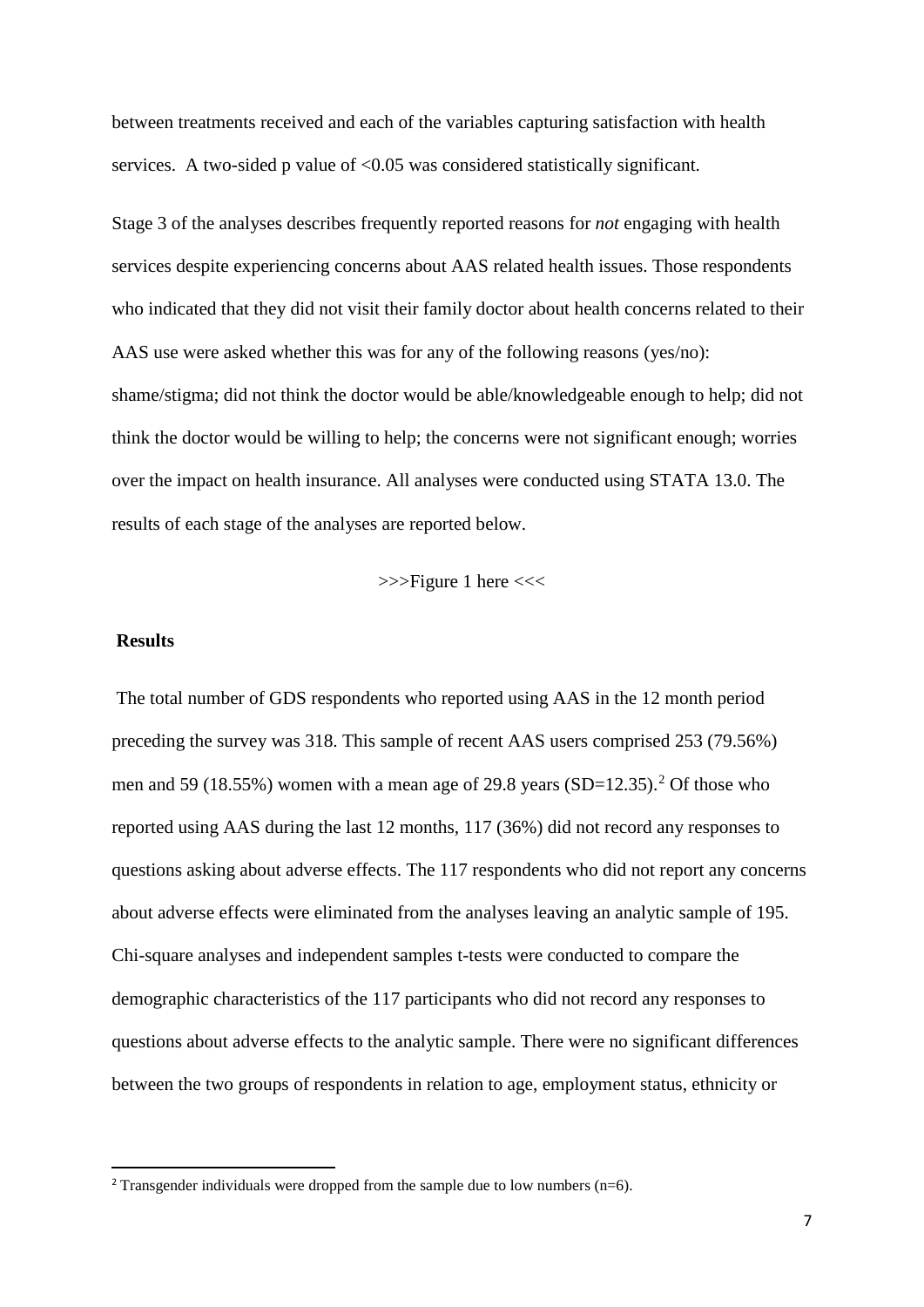highest level of education. Females were more likely to be non-responders than males,  $\chi^2(1, N = 201) = 49.92 \text{ p} < 0.001$ ). Prior research associates women's reluctance to divulge steroid use with their engagement in drug-tested body building competitions and stigma (Korika et al., 1996). Descriptive statistics are displayed in Table 1.

>>>Table 1 here<<<

#### *Stage 1: Factors associated with health service engagement*

Sixty-eight (35.23%) respondents reported visiting a doctor within the last year in relation to their AAS use. This sub-sample comprised 9 (13.24%) women and 59 (86.76%) men with an average age of 35.94 years (SD=13.33). Bivariate statistics revealed that women who experienced concerns about adverse effects were more likely to engage with health services than men  $x^2(1, N = 195) = 5.13$  p<0.05). On average, AAS users who engaged with health services were significantly older than those who did not  $(t=5.03, p<0.001)$ .

Logistic regression models revealed that AAS users who were concerned about the effects of their drug use on sexual function were more likely to visit a doctor in relation to their AAS use than those who did not experience worry about sexual function ( $OR=4.02$ ,  $p<0.01$ ). Alternately, individuals who experienced concern about the impact of their AAS use on sexual organs were less likely to visit a doctor than individuals who did not experience this concern (OR  $=0.30$ , p $< 0.05$ ). Males were less likely to report visiting a doctor about their AAS use than females ( $OR = 0.09$ ,  $p < 0.01$ ). Because it is well known that oral steroid use is associated with liver problems but injecting use is not, an interaction between method of administration and concern about organ health was included in the model. The interaction was moderately significant and indicated that for injecting AAS users, worry about organ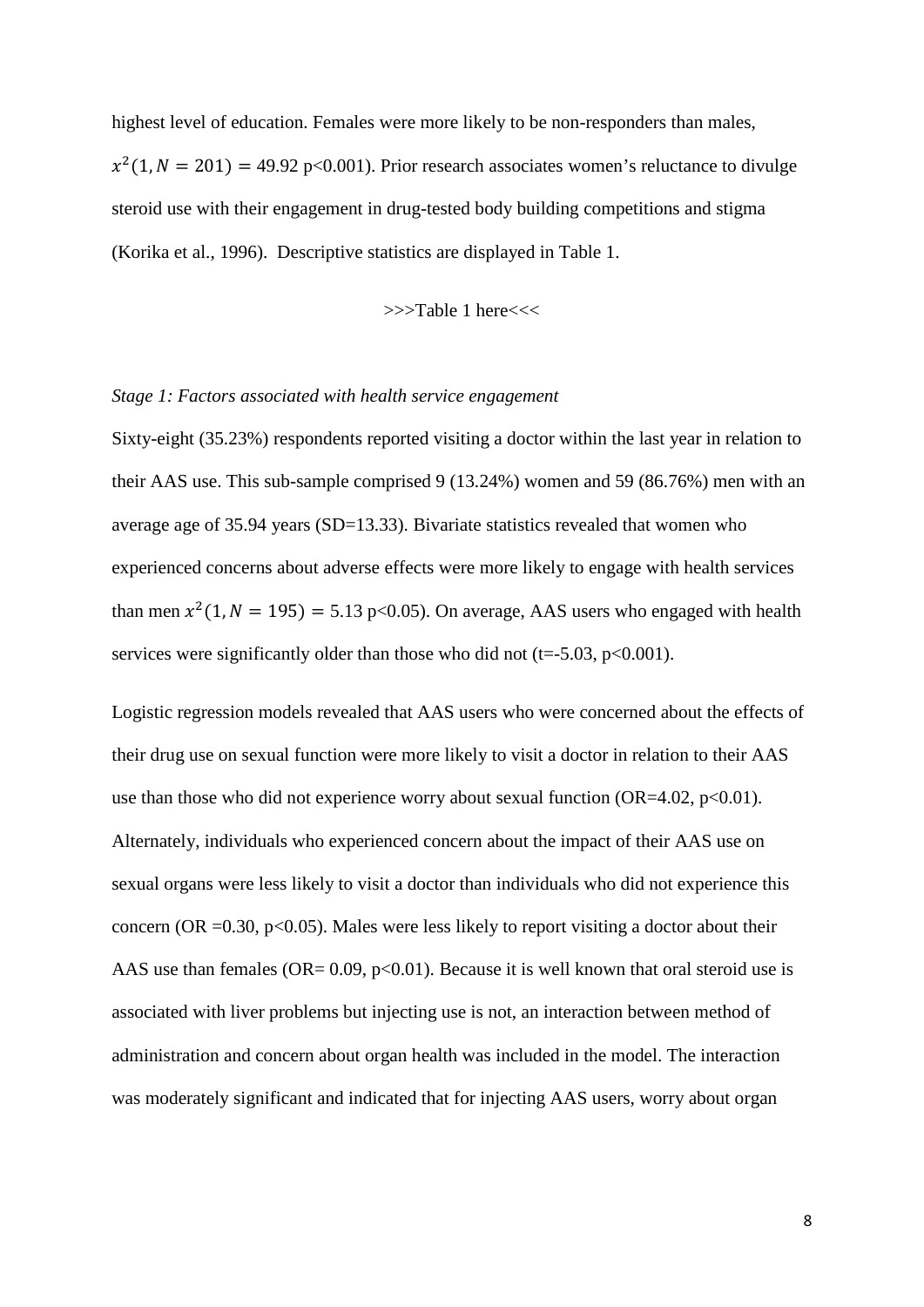health was associated with greater likelihood of visiting a doctor while the opposite was true for non-injectors.[3](#page-9-0) Logistic regression results are reported in Table 2.

#### >>>Table 2 here<<<

#### *Stage 2: Health service satisfaction among AAS users who visited a doctor*

Ratings of health service helpfulness and overall experience did not differ by sex ( $p=1.00$ ;  $p=0.75$ , FET) and were not significantly associated with age (b=0.03, p=0.18; b=0.25,  $p=0.15$ <sup>[4](#page-9-1)</sup>. Of the 68 AAS users who visited a doctor within the last year, 54 (79.41%) reported receiving a physical examination and 55 (80.88%) reported receiving blood tests to assess liver function. These were the most frequently reported treatments received. Alternately, only 23 (33.82%) respondents reported having a discussion with the doctor about their mood and 26 (38.42%) reported receiving an ECG to assess cardiac health (Table 3). Individuals who reported discussing their mood with the doctor  $(z = -2.71, p < 0.01)$  and those

who were tested for diabetes ( $z=-2.10$ ,  $p<0.05$ ) were more likely than those who did not receive these treatments to rate the health service as helpful or very helpful. Individuals who were screened for hepatitis B/C and HIV were more likely than those who did not receive this treatment to rate their overall experience with the doctor as good or very good (z=-2.62, p<0.01). Other treatments including, physical examination, blood pressure check, ECG, safe injecting education and blood tests for liver function, were not significantly associated with health service satisfaction.

#### >>>Table 3 here<<<

<span id="page-9-0"></span><sup>&</sup>lt;sup>3</sup> We also tested for interaction effects between method of administration (0=oral 1= inject only 2= oral and inject) and all other adverse health effects but none of the other interactions were significant.

<span id="page-9-1"></span><sup>4</sup> Sex differences were assessed using Fischer's exact test. The association between age and indicators of satisfaction were assessed using ordinal logistic regression.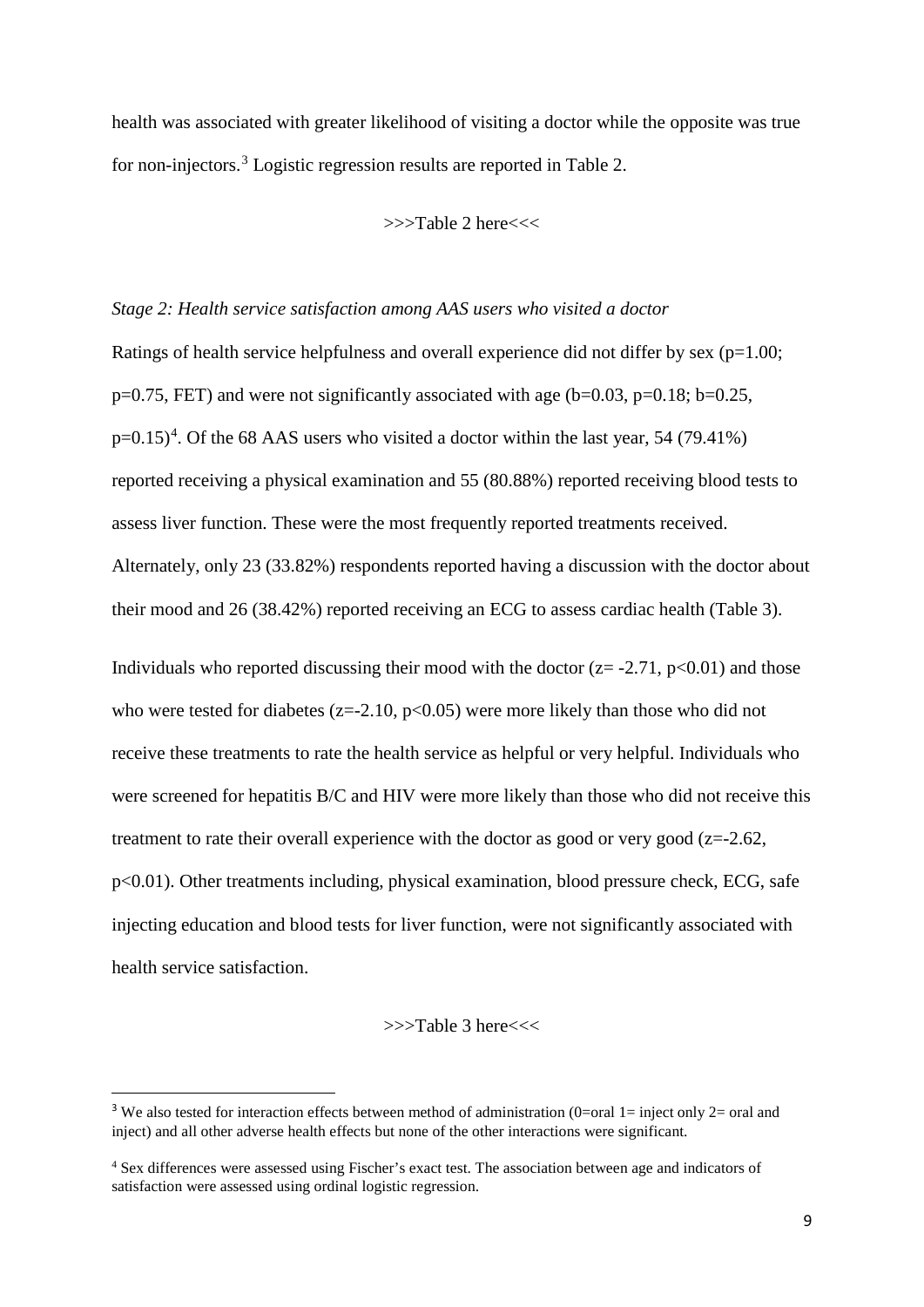#### *Stage 3: Reasons for not engaging with health services*

One hundred and thirty (67.36%) respondents did not visit a doctor despite being worried about adverse effects related to their AAS use. The most frequently cited reason for not engaging with health services was that the condition was not significant enough  $(n=70,$ 53.85%). Approximately one quarter of respondents reported that they did not engage with health services because they were not confident that their doctor had the knowledge to help (n=31, 23.85%) or they were concerned about stigma/ shame associated with AAS use (n=29, 22.31%). Eighteen respondents did not think their doctor would be willing to help them with an issue related to their AAS use (13.85%). Only three respondents cited concern about health insurance as a factor in their decision not to engage with health services in relation to their AAS use (2.31%) (Table 4).

## >>>Table 4 here<<<

#### **Discussion**

In the current study we explored health concerns associated with visiting a doctor among a sample of recent AAS users and, among those who did not visit a doctor despite their health concerns, we looked at reasons given for not engaging with health services. Our findings show that only a minority of AAS users engage with health services when they experience health-related concerns about their AAS use, but receiving care specific to conditions associated with AAS use, as opposed to more generic treatments facilitated greater health service satisfaction. Overall, our findings suggest that to encourage help-seeking among AAS users, health service providers must demonstrate that they are both non-judgmental and knowledgeable about the use of AAS. These findings offer important insights in the context of AAS use being associated with a range of both chronic and acute physical and mental health issues (Kanayama & Pope, 2012; Lindqvist et al., 2013; McVeigh & Begley, 2016). The incidence and severity of these AAS-related harms may be ameliorated if users engage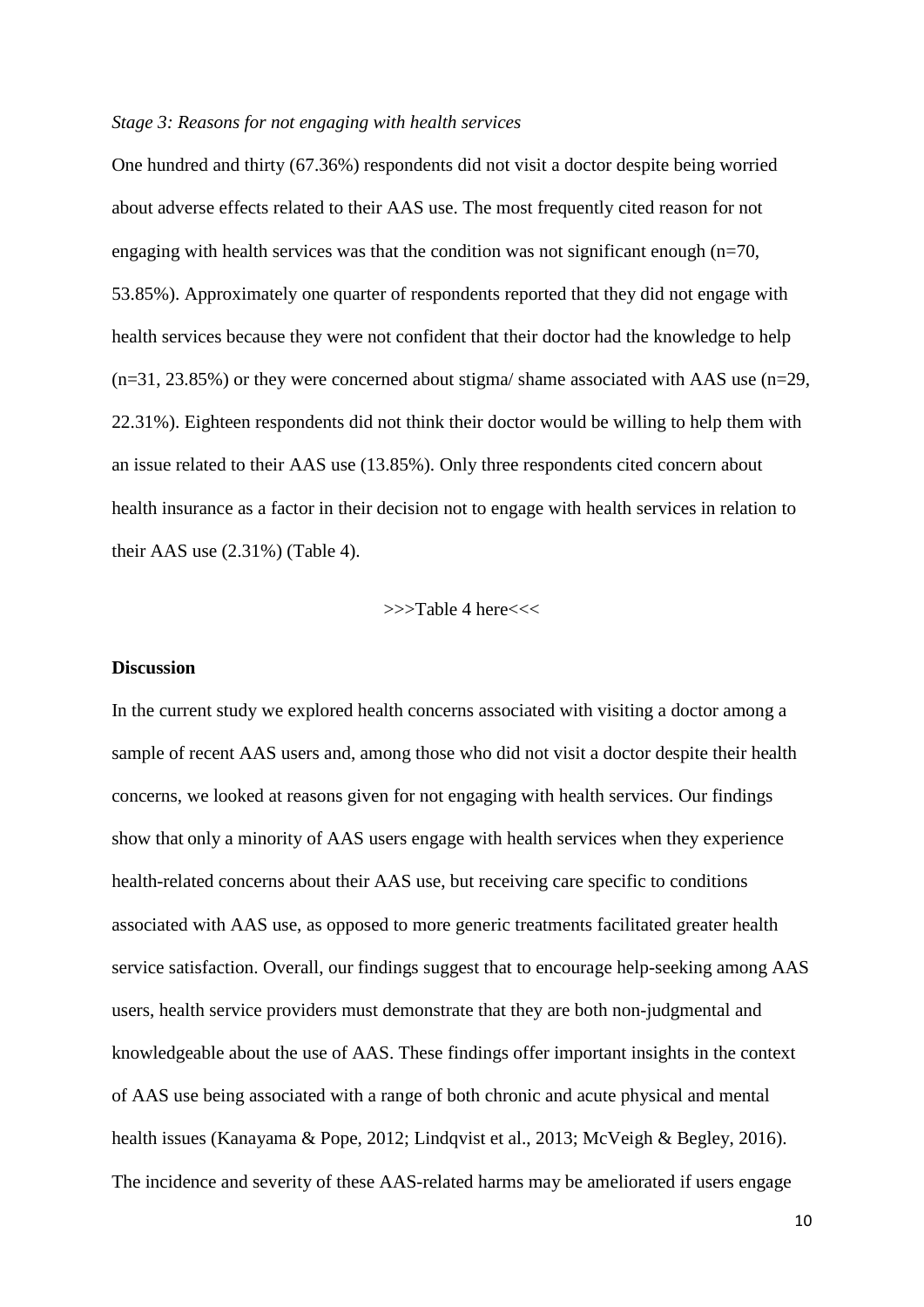with health services when concerns first arise. Yet, research suggests that AAS users are reluctant to engage with health services and little is known about the types of treatments that would encourage help-seeking among this group (Dunn et al., 2016; Kimergård & McVeigh, 2014b; Pope & Kanayama, 2015). Our study begins to address this knowledge gap.

The results reveal three key findings. First, in line with previous research we find that a minority of AAS users (36.23%) engage with health services when they experience concerns related to their AAS use. Commonly reported reasons for not engaging with health services reflected those documented in previous studies: the problem was not significant enough; lack of confidence in doctors' knowledge of AAS and concerns about stigma associated with AAS use (Chandler & McVeigh, 2013; Hope et al., 2015; Pope et al., 2004; Yu et al., 2015).

Second, we found that two treatments, mood assessments and diabetes tests, were associated with higher ratings of service helpfulness and one treatment, screening for hepatitis B/C, HIV was associated with higher ratings of overall experience with the doctor. Treatments that aimed to assess health issues related to specific AAS side effects (i.e. diabetes test for insulin resistance, hepatitis B/C, HIV screening, mood assessment), as opposed to more generic treatments (i.e. physical examination, general blood test) were associated with greater service satisfaction. When AAS users receive treatments that can be associated with specific, welldocumented side effects of AAS use, such as insulin resistance, depression (particularly during off-cycle) or blood-borne diseases, this may indicate to the user that the doctor is knowledgeable, non-judgemental and willing to monitor and manage their AAS-related health issues. Alternately, when AAS users receive more generic treatments, such as a physical examination or general blood test, they may perceive that the doctor has limited knowledge of health issues specific to AAS use and find the health service less helpful for their needs.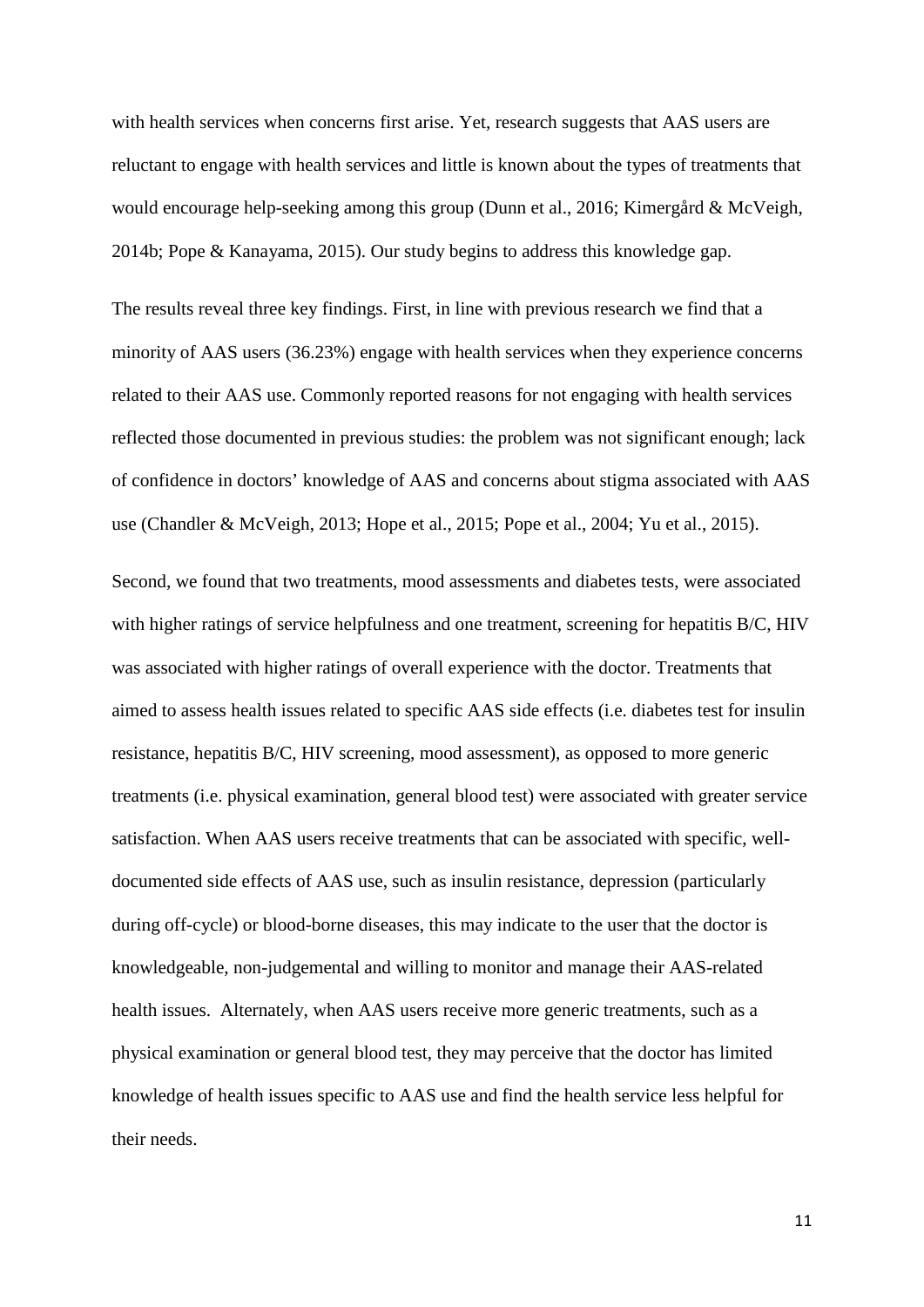Additionally, screening for specific health conditions may be perceived as helpful because it allows AAS users to continue using the drugs while monitoring the impact on their health and countering adverse effects with medical interventions. For example, a diabetes test may lead to treatment to counter insulin resistance and prevent hyperglycaemia allowing the user to continue taking AAS while managing the adverse effects. Other studies have indicated AAS users' desire to take an active role in monitoring their health (Dunn et al., 2016) and highlight the importance of health service providers to be equipped with knowledge specific to the effects of AAS use (Holland-Hall, 2007; McVeigh & Begley, 2016). In interviews with AAS clinic attendees, Kimergård and McVeigh (2014b) found that AAS users appreciated regular medical testing to identify health issues associated with their AAS use as it enabled them to take action to counter adverse effects as they arose. This study also reported that steroid clinics were popular among users because service providers were non-judgemental and knowledgeable about AAS.

The third key finding is that AAS users who were concerned about the impact of their drug use on sexual function were more likely to visit a doctor while those who were concerned about the effects of AAS on their sexual organs (size increase/decrease) were less likely to engage with health services. A possible explanation for this finding is that AAS users engage with health care providers when they perceive the condition to be treatable. The second most frequently cited reason for not visiting a doctor to discuss concerns about AAS related health issues was a perception that a doctor would not be able to help. While it is commonly known that doctors can provide treatment for impotence in the form of prescription medication, users may perceive that doctors cannot do anything to treat changes in sexual organs and this may deter them from engaging with health services. The results also revealed that female users were more likely than males to visit a doctor to discuss health concerns related to their AAS use. This finding was not surprising given that AAS increase circulating levels of the male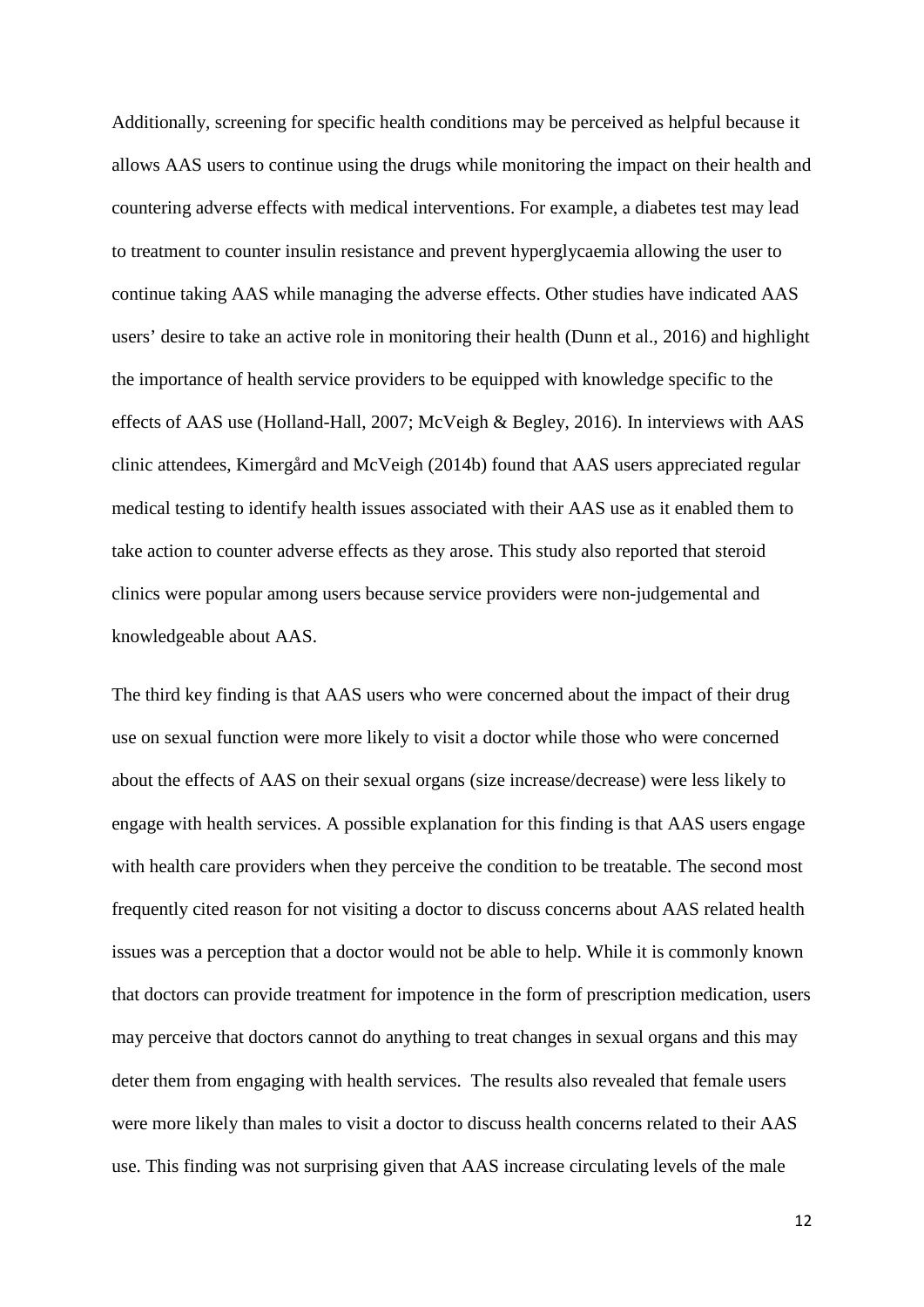reproductive hormone, testosterone, the potential for adverse health effects to arise from AAS use is greater for women than men (Rasmussen, et al., 2016). Greater potential for adverse effects may explain higher levels of engagement with health services among women.

There is limited research on interventions and harm reduction policies for AAS, especially on perceptions of treatment from the users' perspective. Existing studies that examine AAS users' engagement with traditional drug services (i.e. NSPs) suggest that AAS users are reluctant to attend these services for fear of being labelled as a 'drug user' (Brennan et al., 2016; Kimergård & McVeigh, 2014b). Further, NSP workers may be ill-equipped to provide advice on intramuscular injecting and AAS dosing given that they may be less familiar with steroids than other illicit substances (Dunn et al., 2014; Seer et al., 2015). Given the reluctance of AAS users to engage with traditional drug services (Brennan et al., 2016; Kimergård & McVeigh, 2014b), family doctors and general practitioners may be an important avenue for help-seeking among this group. Our findings suggest that doctors can better address the needs of AAS users by assisting them to monitor the impact of their drug use on their physical and mental health through regular screening for known side effects of AAS and countering health issues as they arise.

Our findings support the views of previous scholars who have called for better training and education for doctors so they can provide credible information to AAS users (Chandler & McVeigh, 2013; Pope et al., 2004). Two of the main reasons for *not* engaging with health services were lack of confidence in doctors' knowledge of AAS and stigma. To be perceived as a credible source of health advice, health service providers must acknowledge the benefits of AAS (Holland-Hall, 2007). While acknowledging the benefits of AAS use, providers should also offer advice on alternative avenues to achieving body and strength goals. Referral to a nutritionist, strength coach or mental health service may be appropriate (Holland-Hall, 2007). Education and training facilitated by current and/or previous AAS users may help to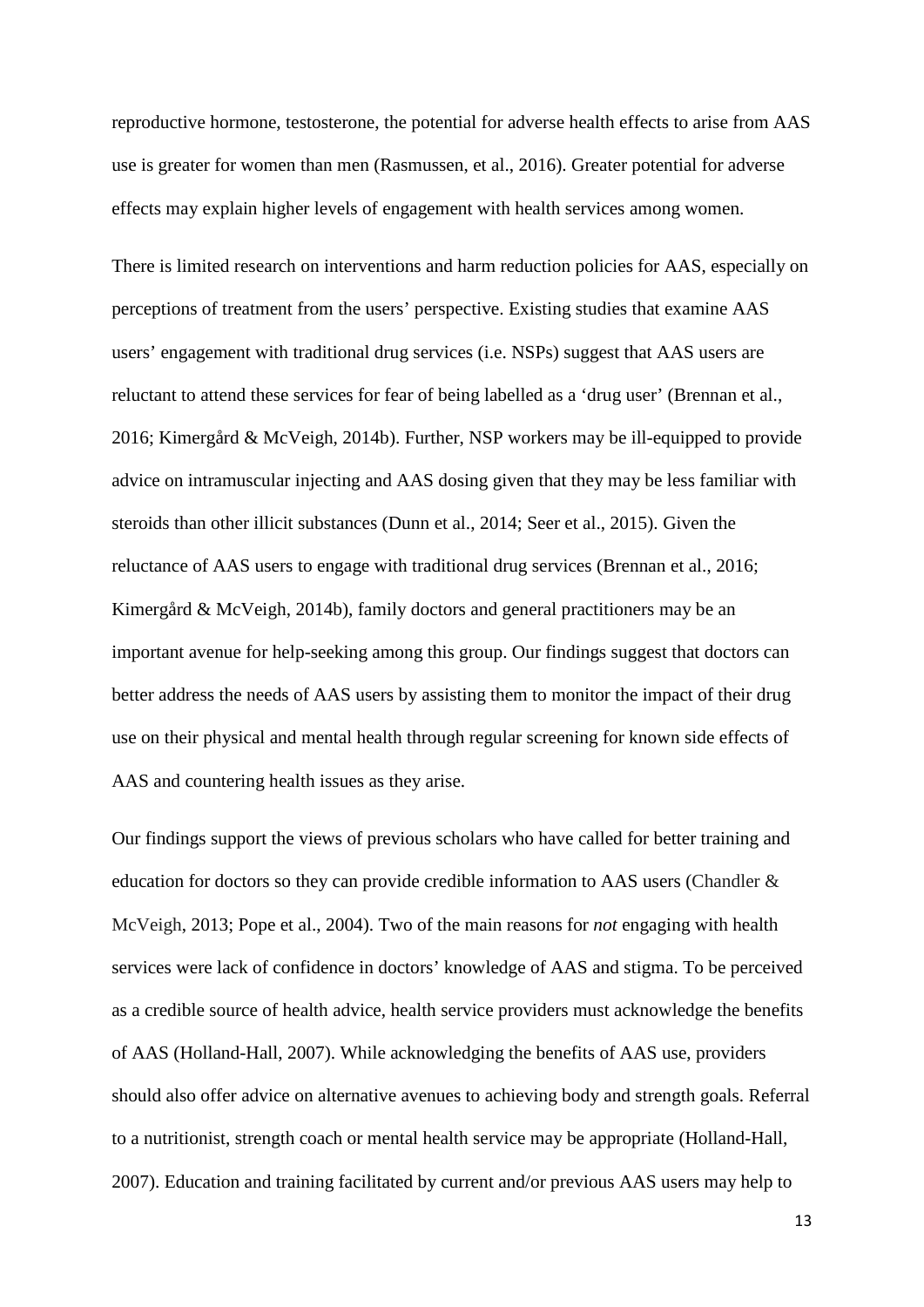challenge stereotypes of AAS users among health care providers and create an opportunity for service providers to learn about the experience of AAS use first-hand. Education should also focus on helping health service providers to find subtle ways to demonstrate a nonjudgemental attitude and encourage open conversation about drug use with their patients. This may be achieved by engaging in open discussions about health, mood and wellbeing with patients presenting for non-drug related health issues who may be at high-risk of AAS use, for example, individuals presenting with sports/activity related injuries; individuals from high-risk industries (e.g. police, security) presenting for work-related physicals; young men reporting sexual dysfunction and/or body dissatisfaction. These types of discussions may also help to identify reasons for AAS use such as body dissatisfaction, insecurities, bullying and/or pressure to perform (Hanley Santos & Coomber, 2016; Holland-Hall, 2007 ; Ip et al., 2015; Kanayama et al., 2012; Kimergård, 2015; Maycock & Howat, 2009).

#### *Limitations*

This study has a number of strengths and limitations worth noting. The GDS is an established survey that collects data on drug use from an international sample of general population users. Information about health service engagement collected from general population AAS users is rare and access to the GDS data brings a unique aspect to this study. Most other surveys that have sought to explore behaviours, including the uptake of health services, have directly targeted steroid users in the gym environment (Davies et al., 2011; Lindqvist et al., 2013; Pope et al., 2004) through needle and syringe programmes (Coomber et al., 2015; Iversen et al., 2016; Kimergård & McVeigh, 2014a; b) via specialist online forums (Chandler & McVeigh, 2013; Cohen et al., 2007; Parkinson & Evans, 2005) or through high schools (Buckley et al., 1988; Dunn & White, 2011; Johnstone et al., 2015; Pallesen et al., 2006; Tanner et al., 1995). Further, few of these studies have explored treatments received and none have examined the association between different types of medical interventions and service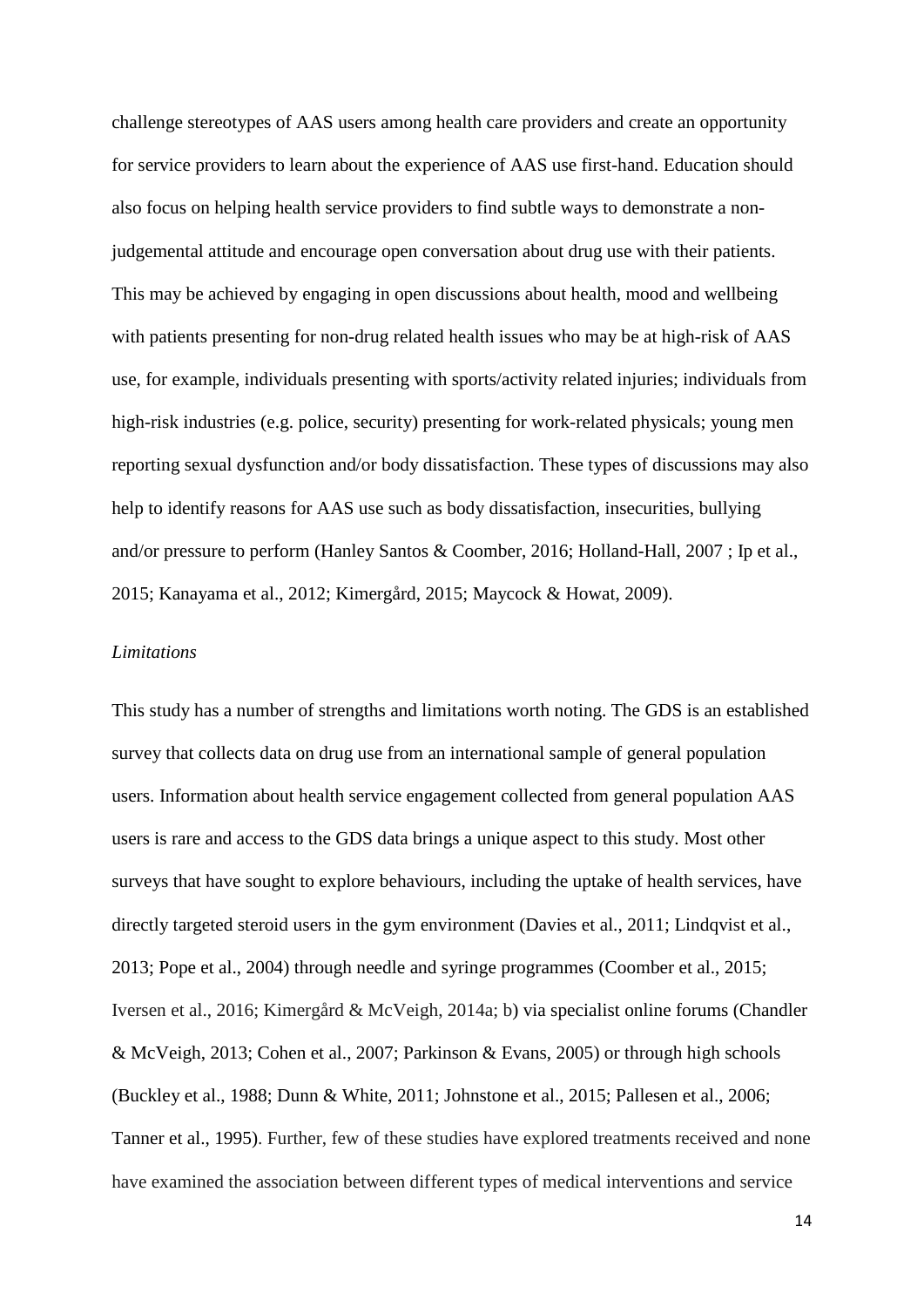satisfaction from the AAS users' perspective. As AAS and PIEDs use amongst non-athletes increases, an important public health concern is to understand experiences of adverse health effects and related health seeking behaviours amongst general population AAS users. While the majority of surveys on AAS use collect only limited information about lifetime, past year and past month use with no information on experience of adverse effects and/or experience of health service engagement, the GDS 2015 survey tool measures a combination of patterns of AAS and PIEDs use and experience of adverse health issues and health seeking behaviours.

Thus the current study was able to investigate aspects of AAS use not well understood from previous research in a general population sample. Important limitations must also be considered. Despite the very large sample size of the GDS, respondents are self-nominating and the sample is opportunistic. Further, the sample reporting recent steroid use is relatively small and virtually all report using recreational drugs in addition to AAS. Consequently, the sample used in the current study should not be considered representative of AAS using population. Relatively small numbers also preclude greater exploration of use by country of residence and therefore cannot account for variation in legislation and health service provision across different settings. Questions were limited to asking respondents about whether or not they had visited a family doctor but did not capture other forms of health service engagement such as visiting an emergency room or accessing injecting services and therefore our findings cannot be applied to health seeking behaviours more broadly.

Despite these limitations, the current study provides some important insights into health service engagement among a general population sample of AAS users. The results suggest that health service providers can better assist AAS users by testing for specific side effects of AAS use. As a common reason for not engaging with services was stigma it is important that health service providers find subtle nuanced ways in which to demonstrate non-judgemental attitudes towards AAS use. This may be achieved by encouraging broader conversations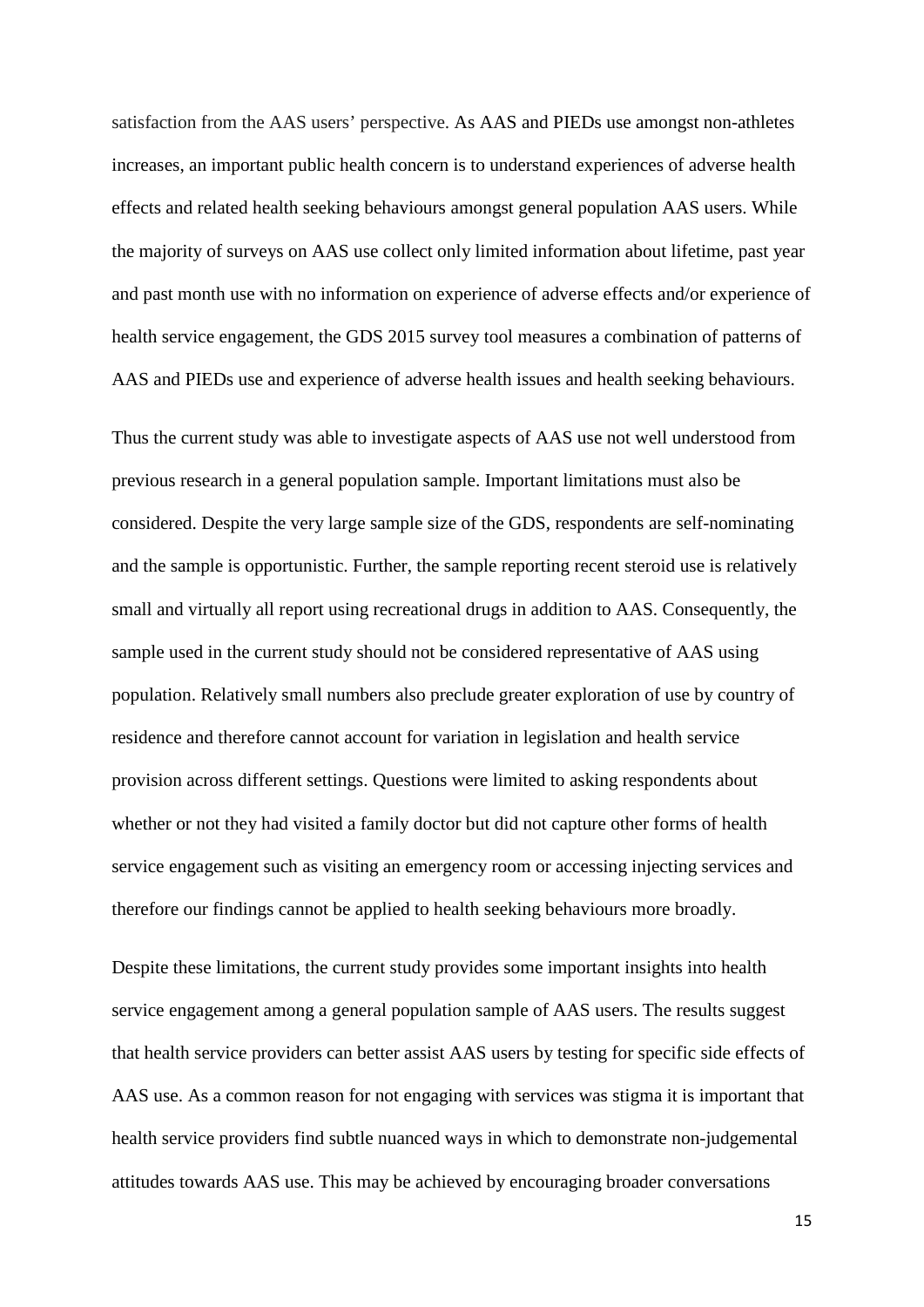about mood, lifestyle and wellbeing. Providing access to information about injecting, steroid dosing and displaying information about steroid clinics in doctors' surgeries may also help to demonstrate to AAS users that doctors are non-judgemental and willing to assist with monitoring health conditions associated with use.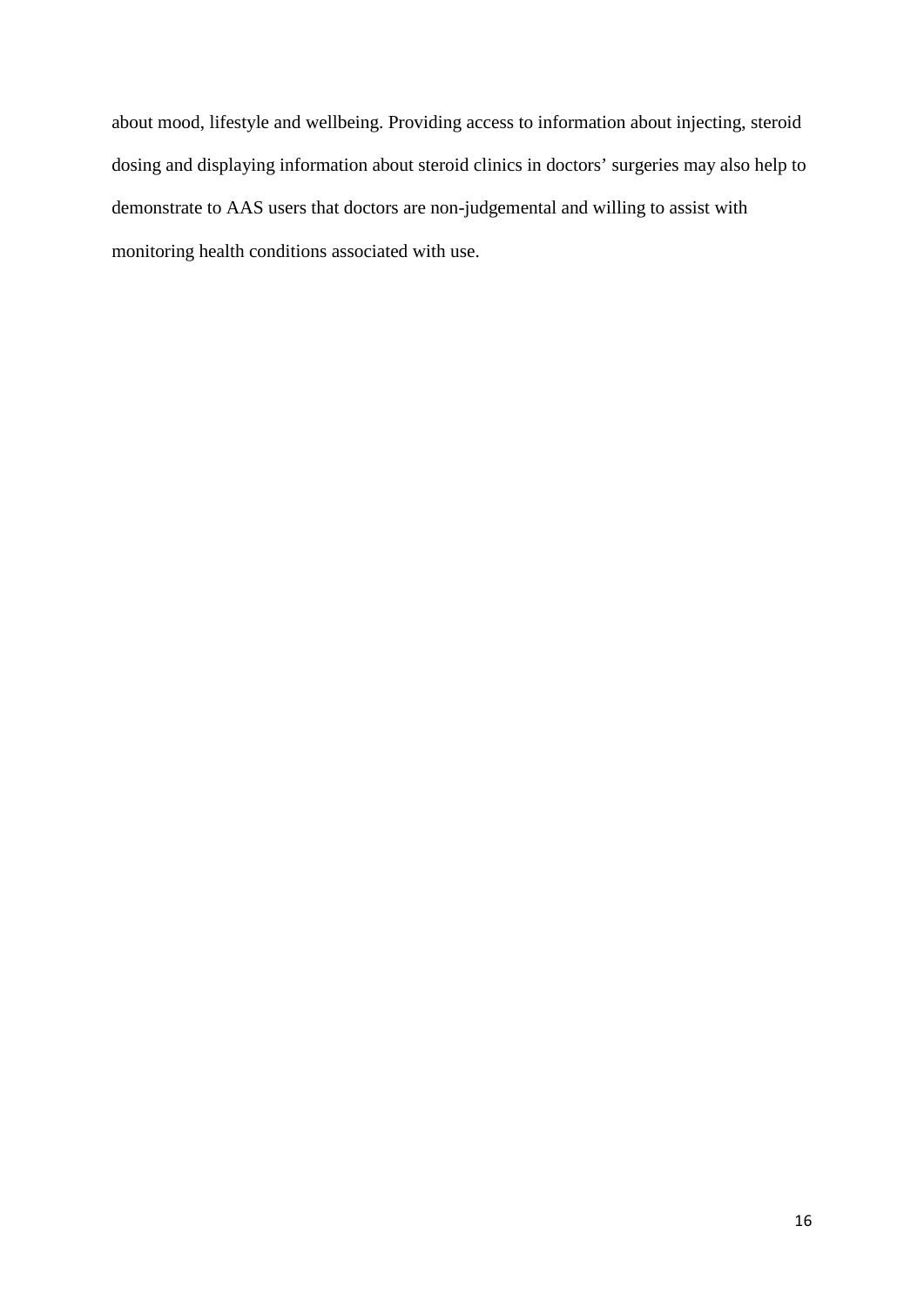#### **References**

Aitken, C. and Delalande, C. (2002). A Public Health Initiative for Steroid Users in Victoria. *Australian Journal of Primary Health, 8*, 21-23.

Baggish, A.L., et al. (2010) Long term anabolic-androgenic steroid use is associated with left ventricular dysfunction. *Circulation Heart Failure, 2010*,109.

Barratt, M., Ferris, J.A. & Winstock, A.R. (2014). Use of Silk Road, the online drug marketplace, in the United Kingdom, Australia and the United States. *Addiction,109,* 774–83.

Bojsen-Møller, J. & Christiansen, A.V. (2010). Use of performance-and image-enhancing substances among recreational athletes: a quantitative analysis of inquiries submitted to the Danish anti-doping authorities. *Scandinavian Journal of Medicine & Science in Sports*, 20, 861-867.

Brennan, R., Wells, J. & Van Hout, M. (2016). The injecting use of image and performanceenhancing drugs (IPED) in the general population: a systematic review. *Health & Social Care in the Community*, doi10.1111/hsc.12326.

Buckley, W.E., et al. (1988). Estimated prevalence of anabolic steroid use among male high school seniors. *Journal of the American Medical Association,* 260, 3441-3445.

Chandler, M. & McVeigh, J. (2013). *Steroids and Image Enhancing Drugs 2013 Survey Results.* Liverpool: Centre for Public Health.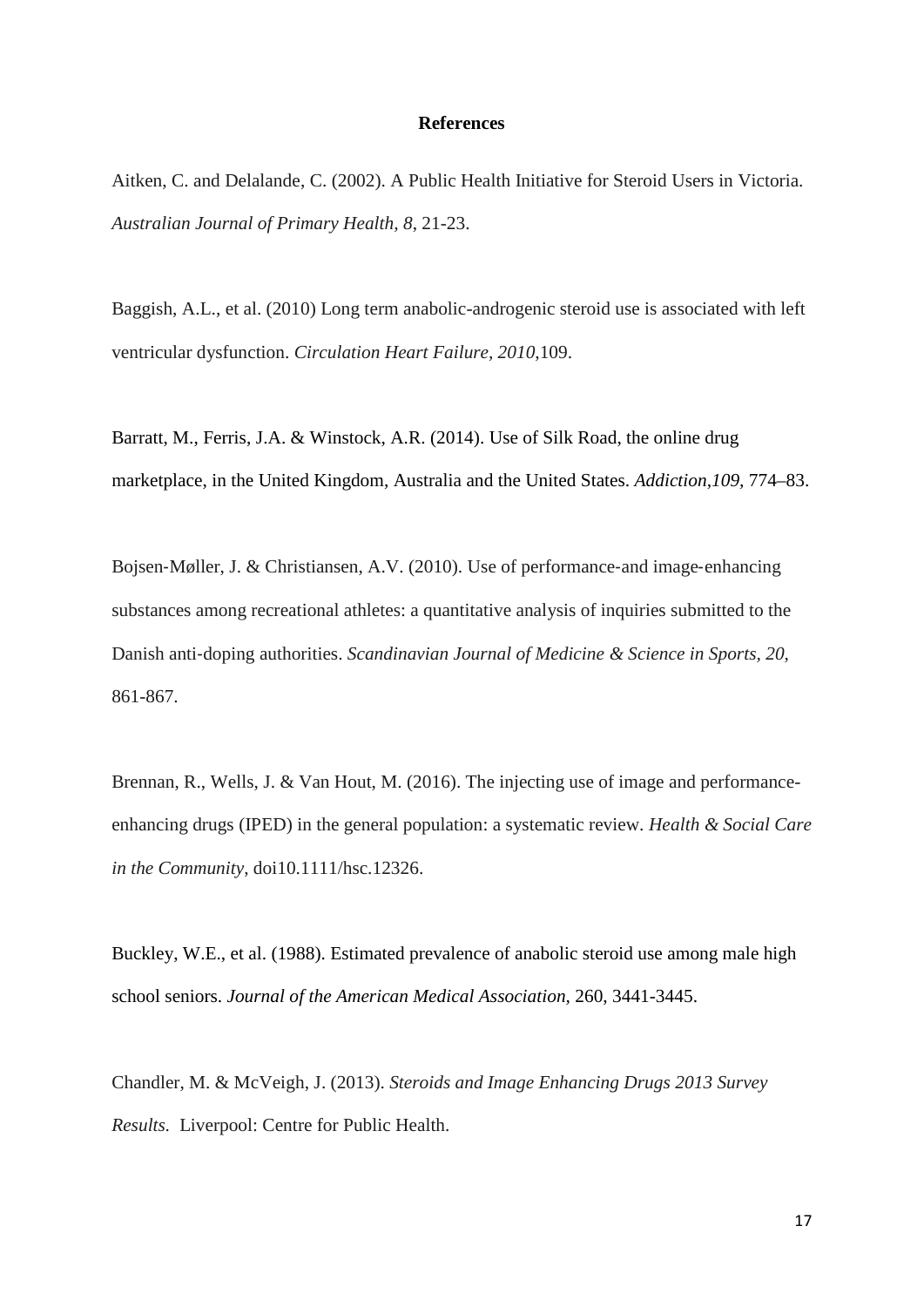Cohen, J., Collins, R., Darkes, J. & Gwartney, D. (2007). A league of their own: demographics, motivations and patterns of use of 1955 male adult non-medical anabolic steroid users in the United States. *Journal of the International Society of Sports Nutrition, 4*, 12.

Coomber, R., Pavlidis, A., Santos, G.H., Wilde, M., Schmidt, W. & Redshaw, C. (2015). The supply of steroids and other performance and image enhancing drugs (PIEDs) in one English city: Fakes, counterfeits, supplier trust, common beliefs and access. *Performance Enhancement & Health, 3*,135-44.

Davies, R., Smith, D. & Collier, K. (2011). Muscle Dysmorphia Among Current and Former Steroid Users. *Journal of Clinical Sports Psychology, 5*,77-94.

De Souza., G.L. & Hallak, J. (2011). Anabolic steroids and male infertility: a comprehensive review. *BJU International, 108*, 1860-1865.

Dunn, M. (2010). The non-medical use of steroids in Australia: results from a general population survey. *Australian and New Zealand Journal of Public Health, 34*, 531-532.

Dunn, M., Henshaw, R. & McKay, F. (2016). Do performance and image enhancing drug users in regional Queensland experience difficulty accessing health services? *Drug and Alcohol Review, 35*, 377-382.

Dunn, M., McKay, F.H. & Iversen, J. (2014). Steroid users and the unique challenge they pose to needle and syringe program workers. *Drug & Alcohol Review, 33*, 71-7.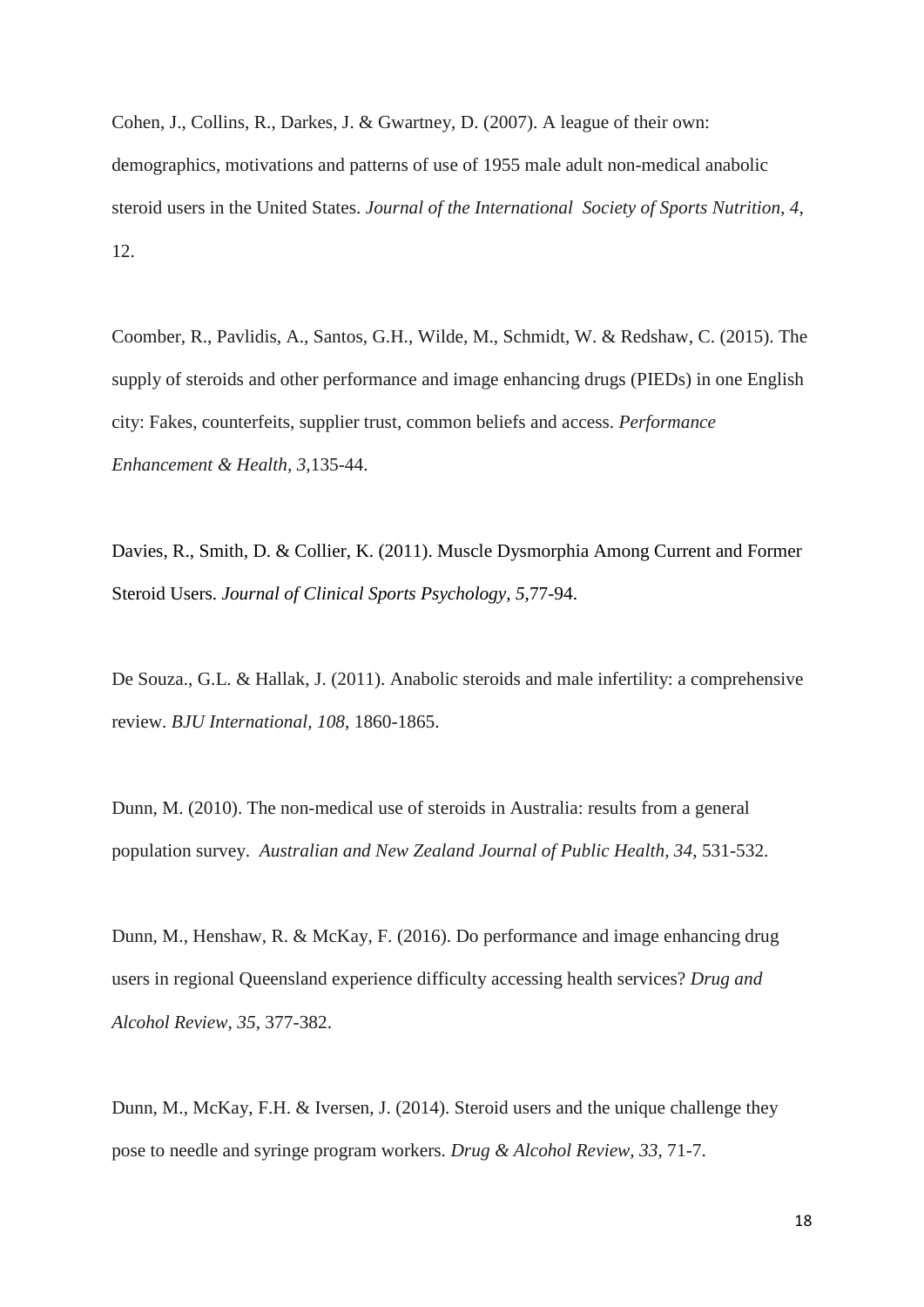Dunn, M. & White, V. (2011). The epidemiology of anabolic–androgenic steroid use among Australian secondary school students. *Journal of Science and Medicine in Sport, 14*,10-4.

Evans-Brown, M., Kimergård, A. & McVeigh, J. (2009). Elephant in the room? The methodological implications for public health research of performance-enhancing drugs derived from the illicit market. *Drug Testing and Analysis, 1*, 323-6. Gala, G.L., Griffith, E.H., Cahill, B.R. & Tuttle, L.D. (1994). Prevalence of anabolic steroid

use among Illinois high school students. *Journal of Athletic Training, 29*, 216-222.

Global Drug Survey (GDS) (2015). [http://www.globaldrugsurvey.com](http://www.globaldrugsurvey.com/) Accessed April 25 2016.

Griffiths, S., Henshaw, R., McKay, F. & Dunn, M. (2015). Post-cycle therapy for performance and image enhancing drug users: A qualitative investigation. *Performance Enhancement & Health,* [http://dx.doi.org/10.1016/j.peh.2016.11.002.](http://dx.doi.org/10.1016/j.peh.2016.11.002)

Hanley Santos, G. & Coomber, R. (2016). The risk environment of anabolic-androgenic steroid users in the UK: Examining motivations, practices and accounts of use. *International Journal of Drug Polocy,* http://dx.doi.org/10.1016/j.drugpo.2016.11005.

Holland-Hall, C. (2007). Performance-Enhancing Substances: Is Your Adolescent Patient Using? *Pediatric Clinics of North America, 54*, 651-662.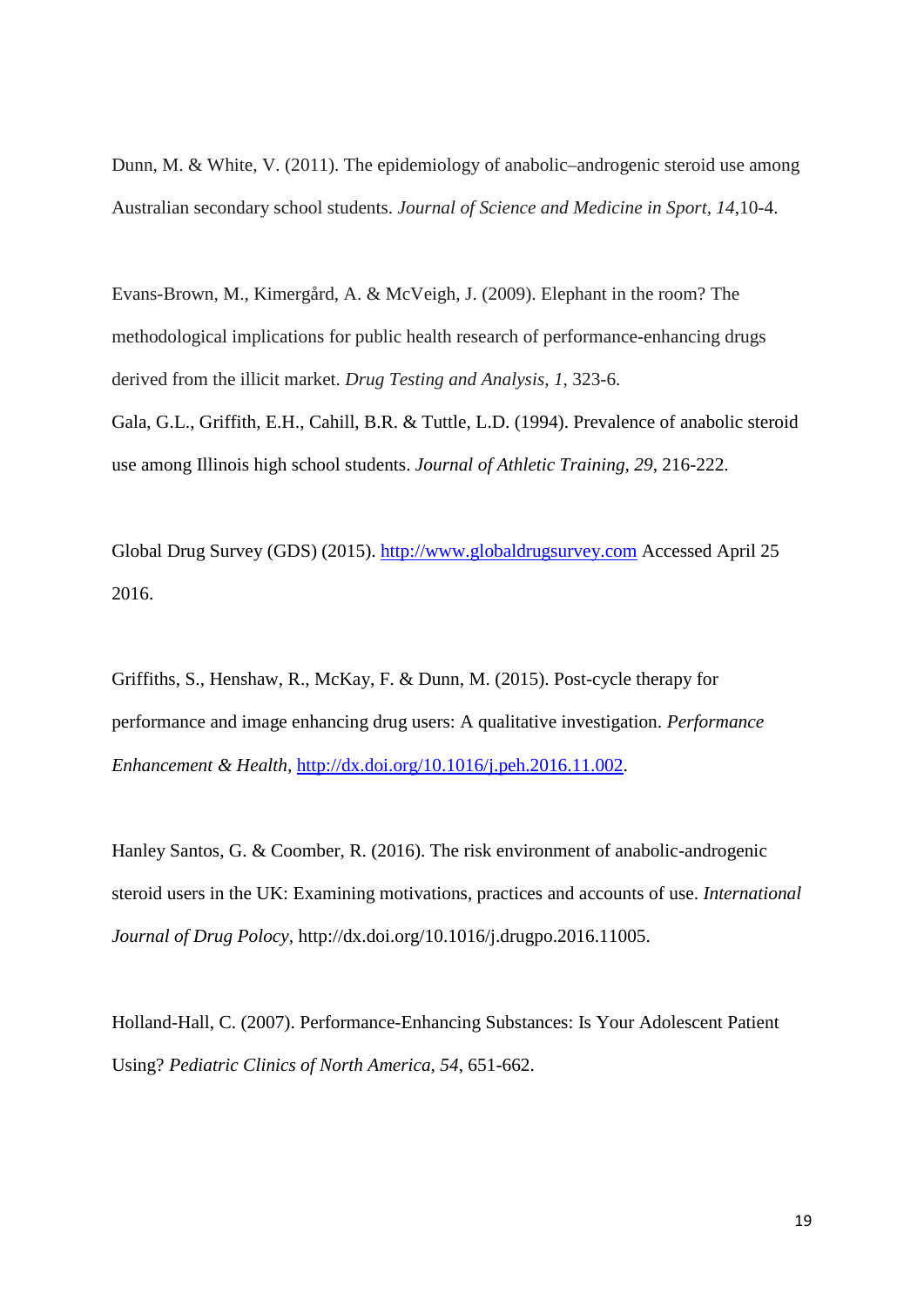Hope, V.D., et al. (2015). Injection site infections and injuries in men who inject image-and performance-enhancing drugs: prevalence, risks factors, and healthcare seeking. *Epidemiology and Infection, 143*, 132-140.

Ip, E.J., Barnett, M., Tenerowicz, M. & Perry, P. (2011). The Anabolic 500 Survey: Characteristics of Male Users versus Nonusers of Anabolic-Androgenic Steroids for Strength Training. *Pharmacotherapy, 31*, 757-766.

Ip, E.J., Trinh, K., Tenerowicz, M., Pal, J., Lindfelt, T. & Perry, P. (2015). Characteristics and Behaviors of Older Male Anabolic Steroid Users. *Journal of Pharmacy Press, 28*, 450- 456.

Iversen, J., Hope, V.D. & McVeigh, J.(2016). Access to needle and syringe programs by people who inject image and performance enhancing drugs. *International Journal of Drug Policy,31*,199-200.

Iversen, J., Topp, L., Wand, H. & Maher, L. (2013). Are people who inject performance and inage-enhancing drugs an increasing population of Needle and Syringe Program attendees? *Drug and Alcohol Review, 32*, 205-207.

Johnstone, L.D., et al. (2015). *Monitoring the Future national survey results on drug use 1975-2014: Volume 2, College Students & Adults Ages 19-55*. Ann Arbor: Institute for Social Research, The University of Michigan.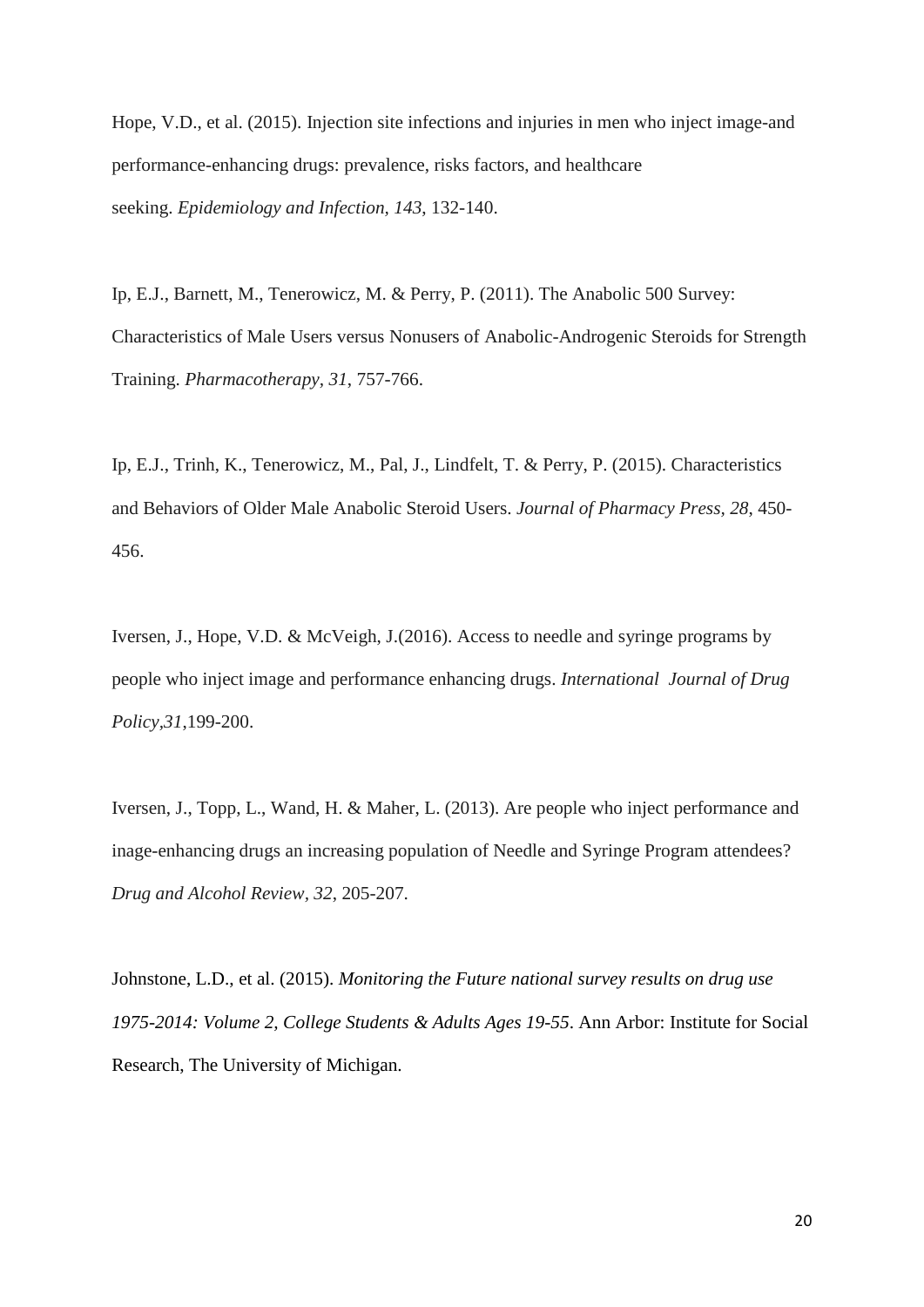Kanayama, G. & Pope, H.G. (2012a). Illicit Use of Androgens and Other Hormones: Recent Advances. *Current Opinion in Endocrinology, Diabetes and Obesity, 19*, 211-219.

Kanayama, G. & Pope, H.G. (2012b). Misconceptions about anabolic-androgenic steroid abuse. *Psychiatric Annals, 42*, 371-375.

Kimergård, A. & McVeigh, J. (2014a). Environments, risk and health harms: a qualitative investigation into the illicit use of anabolic steroids among people using harm reduction services in the UK. *BMJ open, 4*, e005275.

Kimergård, A. & McVeigh, J. (2014b). Variability and dilemmas in harm reduction for anabolic steroid users in the UK: a multi-area interview study. *Harm Reduction Journal, 11*, 19-31.

Kimergård, A. (2015). A qualitative study of anabolic steroid use amongst gym users in the United Kingdom: motives, beliefs and experiences. *Journal of Substance Use, 20,* 288-294. Korika, P., Lenehan, P. & McVeigh, J. (1996). Non-medical use of androgens among women. *Journal of Occupational Psychology, Employment and Disability,1*, 71-76.

Lindqvist, A.S., Moberg, T., Eriksson, B.O., Ehrnborg, C., Rosén, T. & Fahlke, C. (2013). A retrospective 30-year follow-up study of former Swedish-elite male athletes in power sports with a past anabolic androgenic steroids use: a focus on mental health. *British Journal of Sports Medicine,47,* 965-9.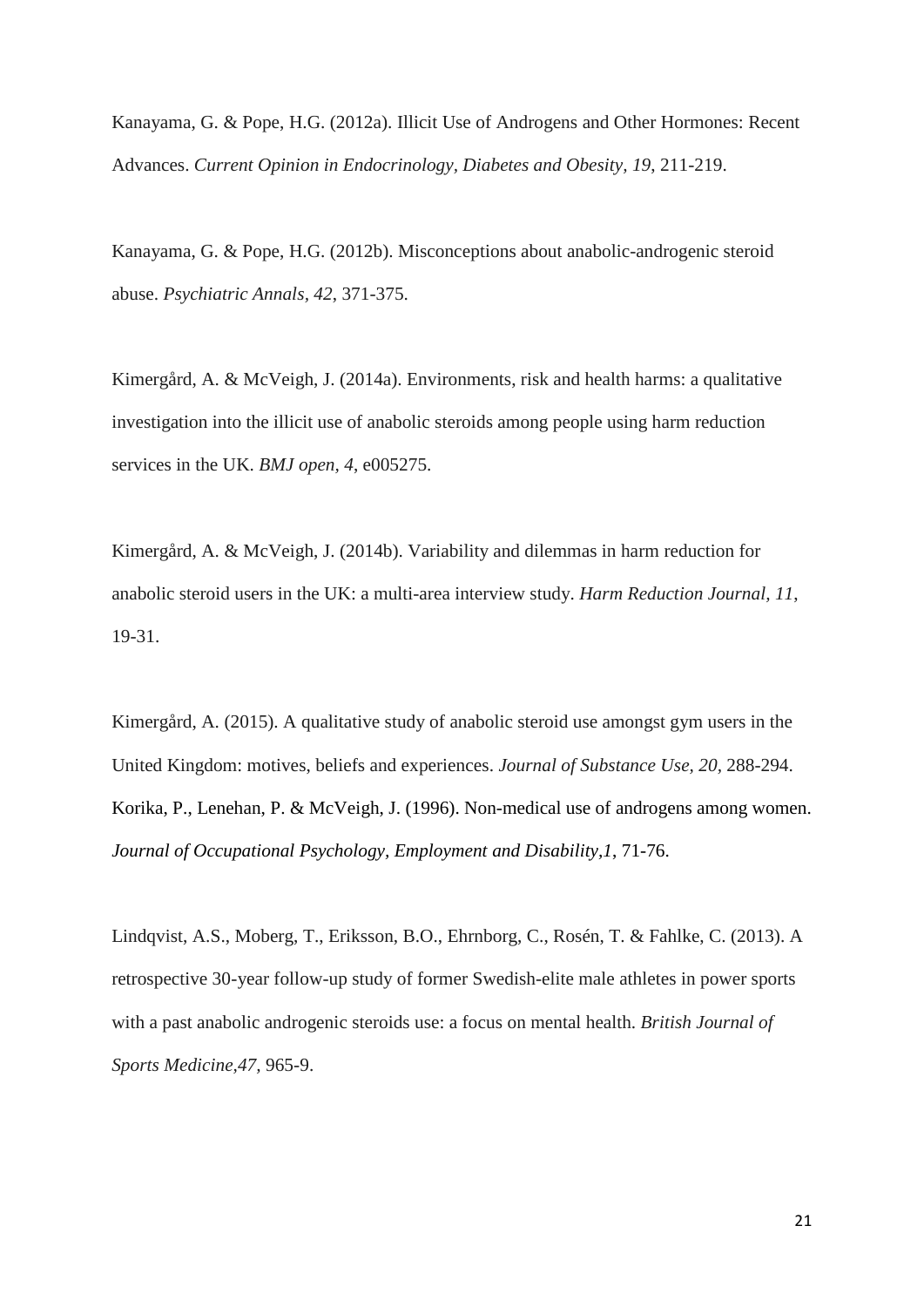Maycock, B. & Howat, P. (2009). The barriers to illegal anabolic steroid use. *Drug: Education, Prevention and Policy, 12,* 317-325.

McCabe, S., Brower, K., West, B., Nelson, T. & Wechsler, H. (2007). Trends in non-medical use of anabolic steroids by U.S. college students: results from four national surveys. *Drug and Alcohol Dependence,90*, 243-251.

McVeigh, J. & Begley, E. (2016). Anabolic steroids in the UK: an increasing issue for public health. *Drugs: Education, Prevention and Policy,* 

[http://dx.doi.org/10.1080/09687637.2016.1245713.](http://dx.doi.org/10.1080/09687637.2016.1245713)

McVeigh, J., Beynon, C. & Bellis, M. (2003). New challenges for agency based syringe exchange schemes: analysis of 11 years of data (1991-2001) in Merseyside and Cheshire, United Kingdom. *International Journal of Drug Policy, 14*(5-6), 399-405.

Pallesen, S., et al. (2006). Anabolic steroid use in high school students. *Substance Use & Use, 41*, 1705-1717.

Parkinson, A.B. & Evans, N.A. (2005). Anabolic androgenic steroids: a survey of 500 users. *Medicine & Science in Sports & Exercise, 38*, 644-51.

Pope, C.G., et al. (2005). Clinical features of muscle dysmorphia among males with body dysmorphic disorder. *Body Image, 2*, 395-400.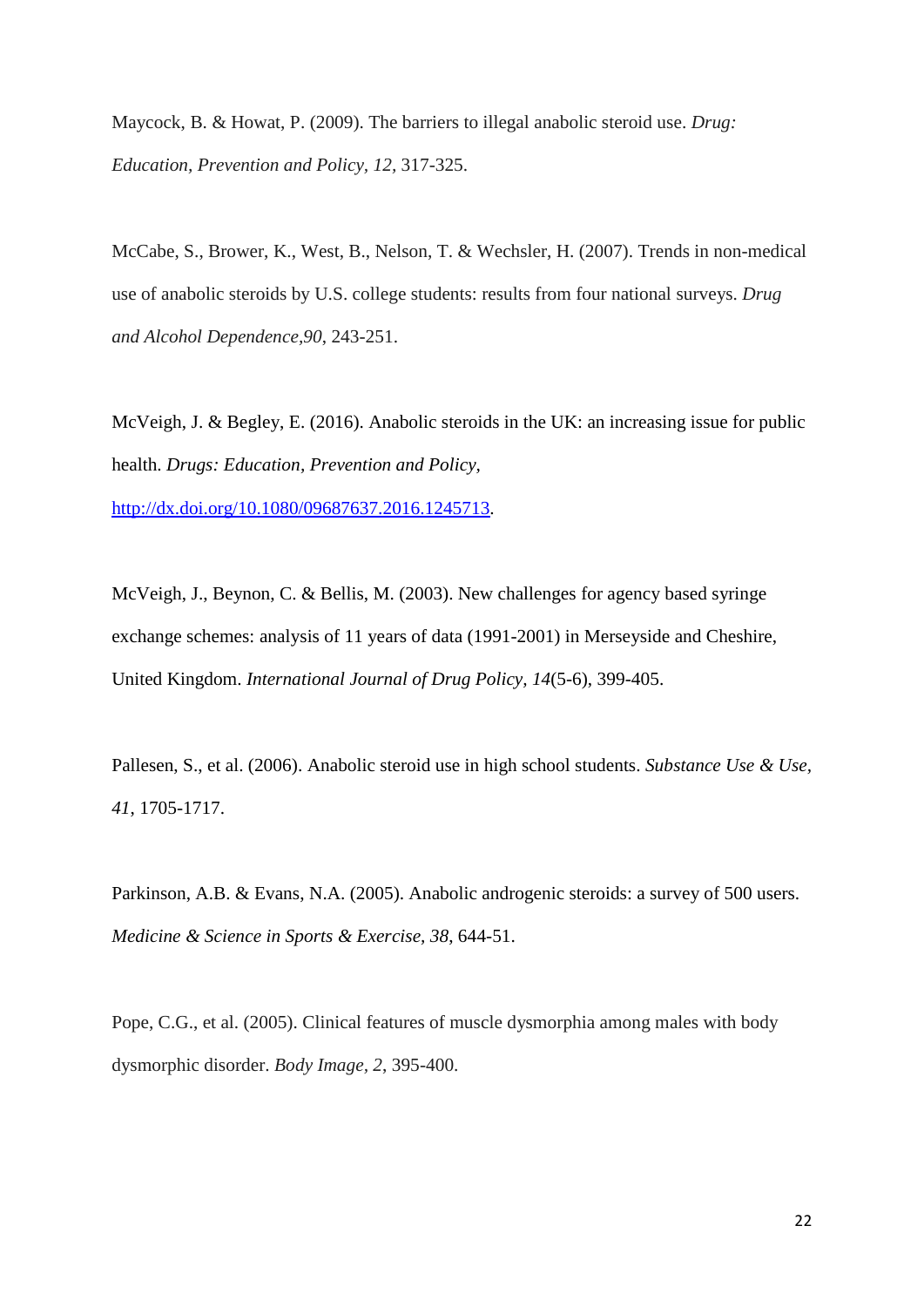Pope, H.G., et al. (2004). Anabolic steroid users' attitudes toward physicians. *Addiction, 99*, 1189-1194.

Pope, H.G., et al. (2013). Adverse health consequences of performance-enhancing drugs: an Endocrine Society scientific statement. *Endocrine Reviews, 35*, 341-375.

Pope, H.G., et al. (2014) The Lifetime Prevalence of Anabolic-Androgenic Steroid Use and Dependence in Americans: Current Best Estimates. *American Journal of Addiction, 23*(4): 371-377.

Pope, H.G. & Kanayama, G. (2015). Treatment of Anabolic-Androgenic Steroid Related Disorders. In N. el-Guebaly et al (eds.) *Textbook of Addiction Treatment: International Perspectives* (pp. 621-636). Italy: Springer-Verlag.

Rasmussen, J., Selmer, C., Ostergren, P., Pedersen, K., Schou, M., Gustafsson, F., Faber, J., Juul, A. & Kistorp, C. (2016). Former Abusers of Anabolic Androgenic Steroids Exhibit Decreased Testosterone Levels and Hypogonadal Symptoms Years after Cassation: A Case-Control Study. *PLOS One*. doi: [org/10.1371/journal.pone.0161208](http://dx.doi.org/10.1371/journal.pone.0161208)

Ravn, S. & Coffey, J. (2016). 'Steroids, it's so much an identity thing!' perceptions of steroid use, risk and masculine body image. *Journal of Youth Studies, 19*, 87-102.

Rich, J., Dickinson, B., Feller, A., Pugatch, D. & Mylonakis, E. (1999). The Infectious Complications of Anabolic-Androgenic Steroid Injection. *International Journal of Sports Medicine, 20*, 563-566.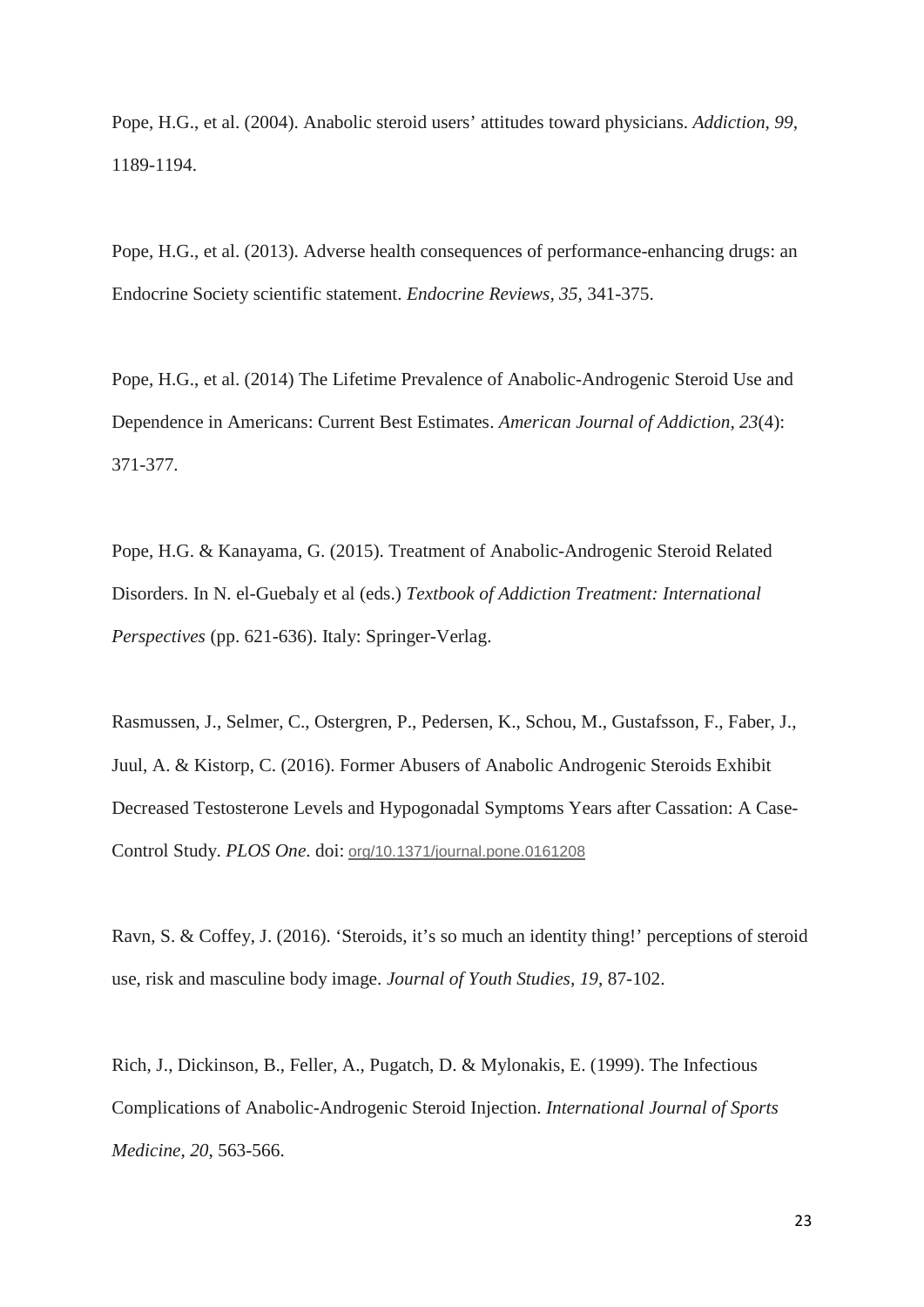Rowe, R., Berger, I. & Copeland, J. (2016). No pain, no gainz? Performance and imageenhancing drugs, health effects and information seeking. *Drugs: Education, Prevention and Policy,* [http://dx.doi.org/10.1080/09687637.2016.1207752.](http://dx.doi.org/10.1080/09687637.2016.1207752)

Sagoe, D., McVeigh, J., Bjørnebekk, A., Essilfie, M.S, Andreassen, C.S. & Pallesen, S. (2015). Polypharmacy among anabolic-androgenic steroid users: a descriptive metasynthesis. *Substance Abuse Treatment, Prevention and Policy, 10*, 1.

Sagoe, D., Molde, H., Andreassen, C.S., Torsheim, T. & Pallesen, S. (2014). The global epidemiology of anabolic-androgenic steroid use: a meta-analysis and meta-regression analysis. *Annals of Epidemiology, 24*, 383-98.

Santora, L.J., et al. (2006). Coronary calcification in body builders using anabolic steroids. *Preventive Cardiology, 9*, 198-201.

Seer, K., Fraser, S., Moore, D. & Murphy, D. (2015). Understanding and responding to anabolic steroid injecting and hepatitis C risk in Australia: A research agenda. *Drugs: Education, Prevention, Policy, 22*, 449-455.

Tanner, S., Miller, D. & Alongi C. (1995). Anabolic steroid use by adolescents: prevalence, motives and knowledge of risks. *Clinical Journal of Sports Medicine, 5*, 108-115.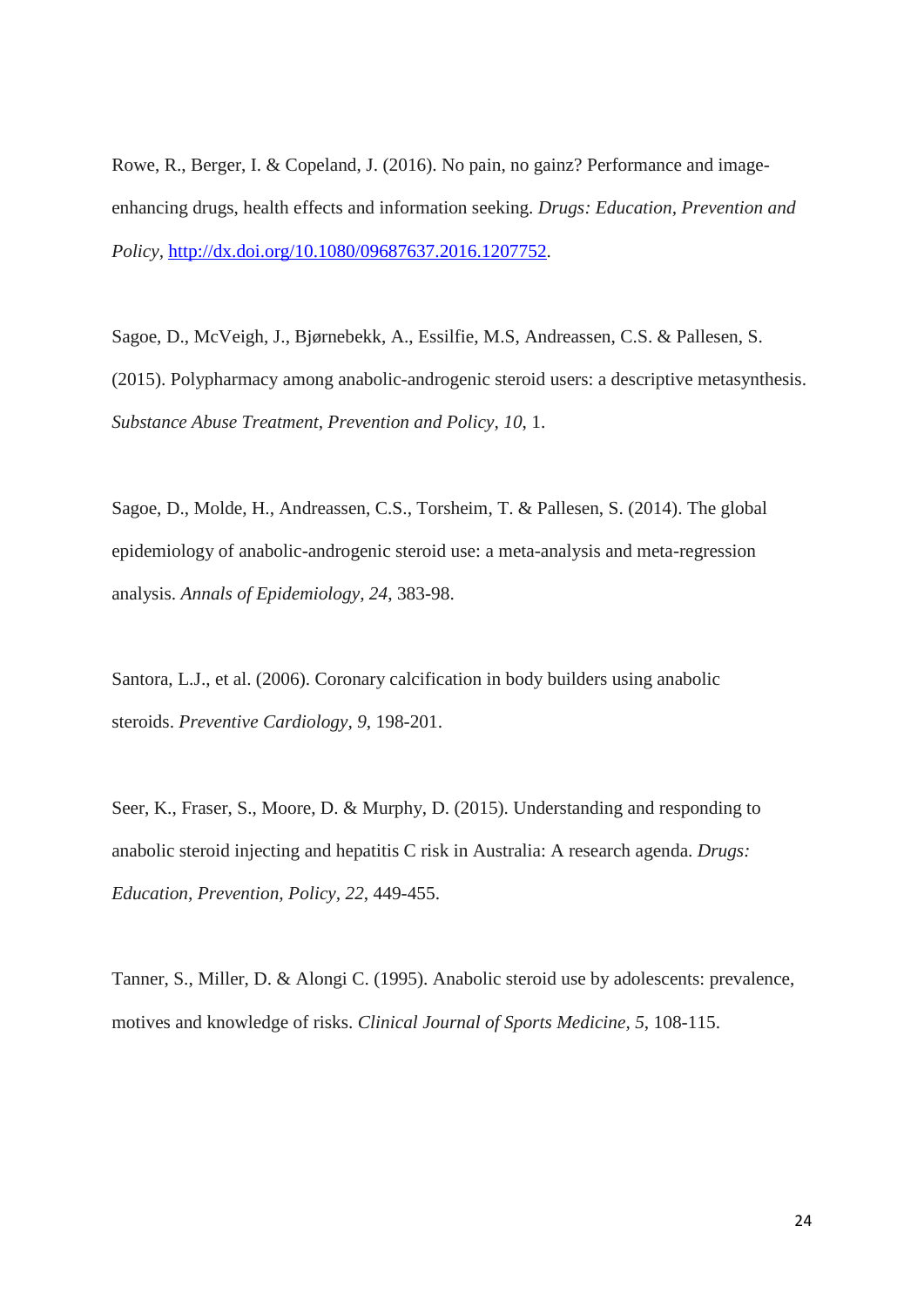Winstock, A., Lynskey, M., Borschmann, R., et al. (2015). Risk of emergency medical treatment following consumption of cannabis or synthetic cannabinoids in a large global sample. *Journal of Psychopharmacology, 29,* 698–703.

Yu, J., Hildebrandt, T. & Lanzieri, N. (2015). Healthcare professionals' stigmatization of men with anabolic androgenic steroid use and eating disorders. *Body Image, 15*, 49-53.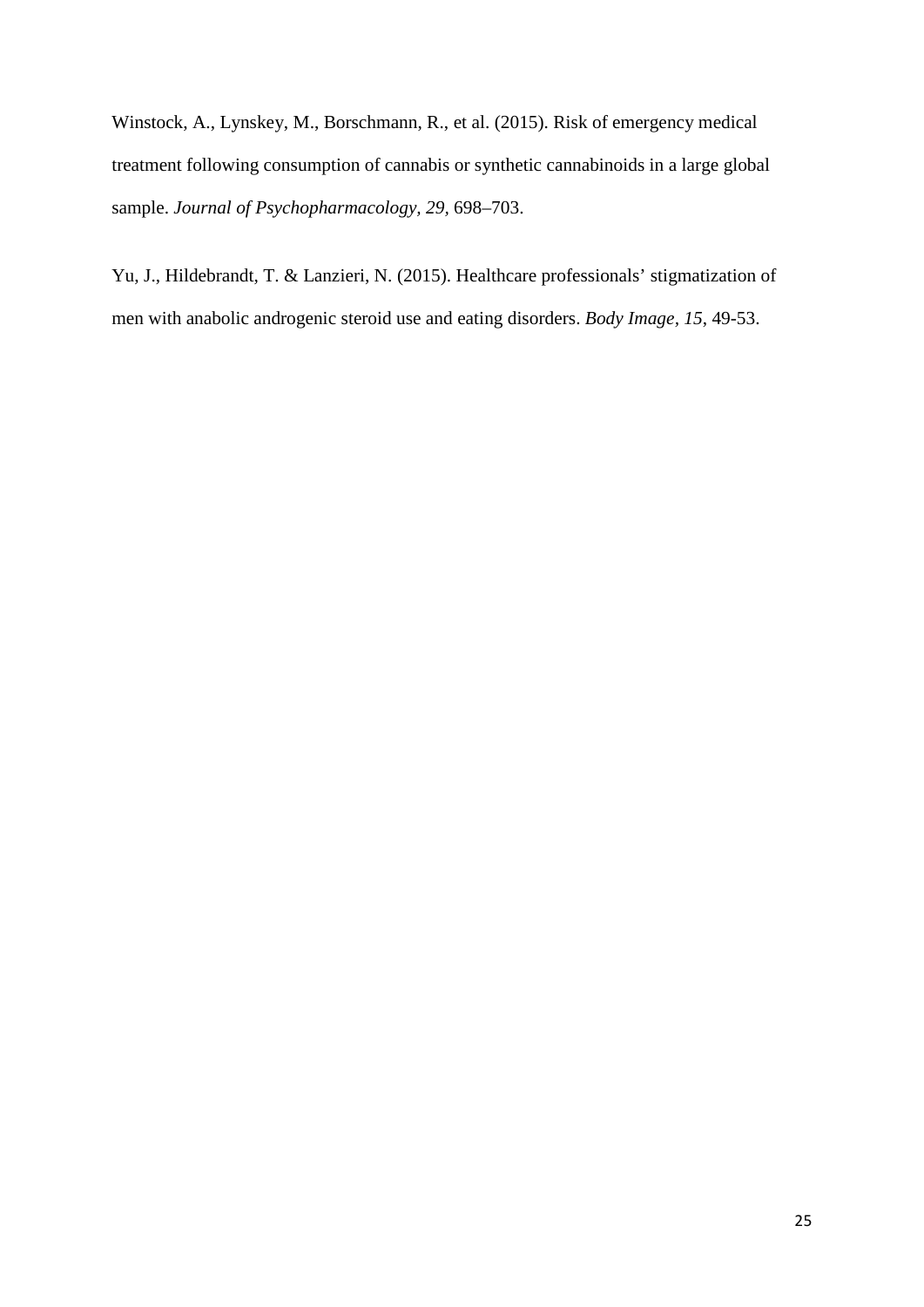

Figure 1. MCA of items measuring worry about adverse effects of AAS use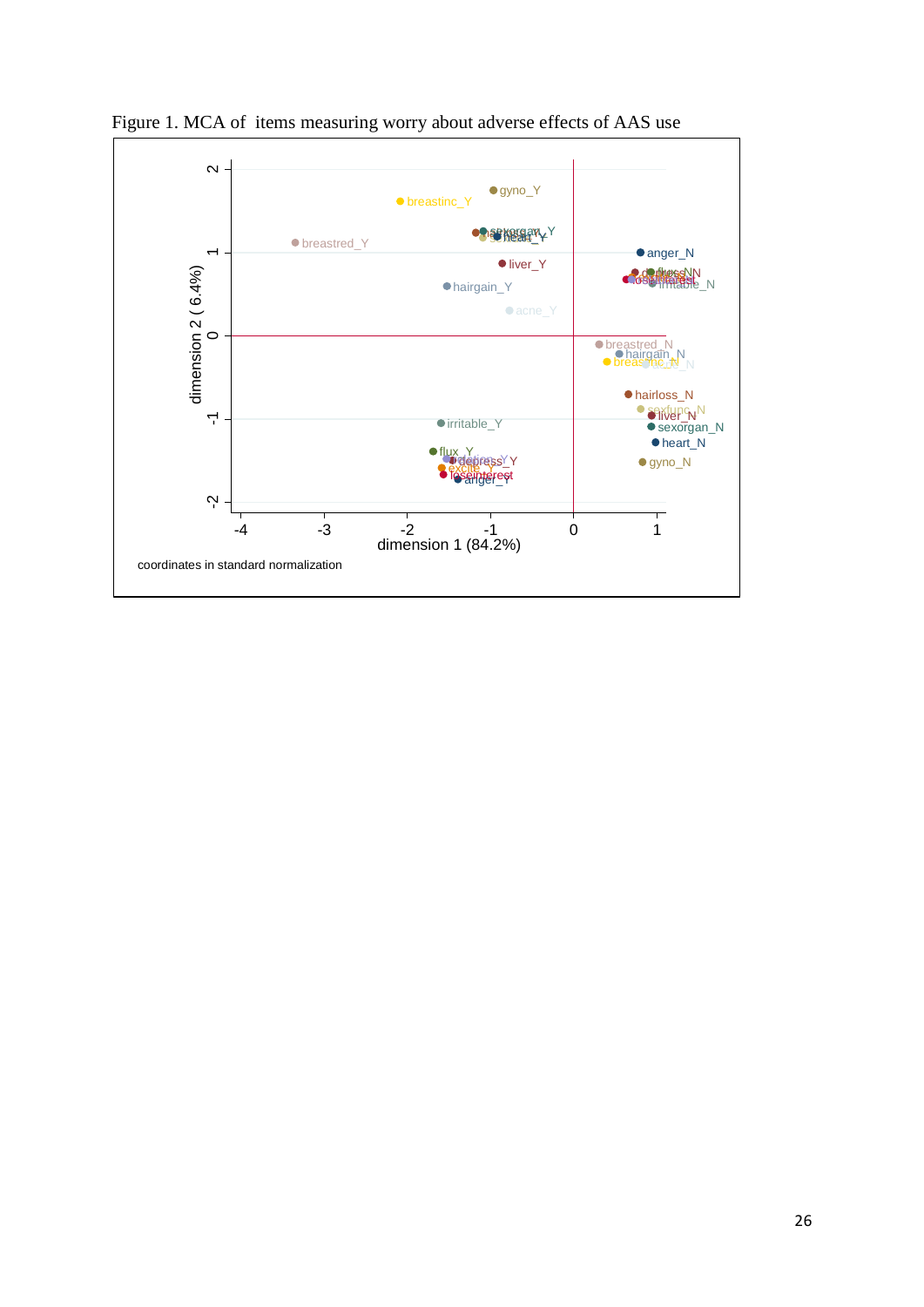Table 1. Summary statistics

| Characteristics<br>N                      | $\%$    |
|-------------------------------------------|---------|
| Age $mean=29.8 \, min = 17 \, max = 72$   |         |
| Sex                                       |         |
| Male<br>253                               | (79.56) |
| 59<br>Female                              | (18.55) |
| Region of residence                       |         |
| 166<br>Europe                             | (52.20) |
| 34<br>North America                       | (10.69) |
| South Americas<br>61                      | (19.18) |
| Oceania<br>51                             | (16.04) |
| Asia, Africa/Middle East<br>6             | (1.89)  |
| Ethnicity                                 |         |
| White<br>263                              | (82.70) |
| 55<br>Non-white                           | (17.30) |
| Poly-PIED use last 12 mths                |         |
| No AAS only<br>174                        | (54.72) |
| 144<br>Yes AAS plus at least 1 other      | (45.28) |
| Method of use                             |         |
| Oral only<br>63                           | (28.13) |
| 81<br>Inject only                         | (36.16) |
| Both oral and inject<br>80                | (35.71) |
| Worry about adverse effects               |         |
| Mood/Mental Health                        |         |
| Anger/aggression                          |         |
| Not at all worried<br>122                 | (61.31) |
| Worried a little or a lot<br>77           | (38.69) |
| Depression/low mood                       |         |
| Not at all worried<br>125                 | (63.45) |
| Worried a little or a lot<br>72           | (36.55) |
| Rapid fluctuation in mood                 |         |
| Not at all worried<br>118                 | (60.51) |
| Worried a little or a lot<br>77           | (39.49) |
| Irrational excitability/elevation in mood |         |
| Not at all worried<br>129                 | (65.48) |
| 68<br>Worried a little or a lot           | (34.52) |
| Restlessness/irritability                 |         |
| Not at all worried<br>114                 | (57.58) |
| Worried a little or a lot<br>84           | (42.42) |
| Loss of interest in other things;         |         |
| Not at all worried<br>141                 | (72.31) |
| Worried a little or a lot<br>54           | (27.69) |
| Quality of relationship with others       |         |
| Not at all worried<br>130                 | (66.67) |
| Worried a little or a lot<br>65           | (33.33) |
| Image                                     |         |
| Hair loss                                 |         |
| Not at all worried<br>119                 | (61.98) |
| Worried a little or a lot<br>73           | (38.02) |
| Hair gain                                 |         |
| Not at all worried<br>135                 | (71.43) |
| Worried a little or a lot<br>54           | (28.57) |
| Skin conditions                           |         |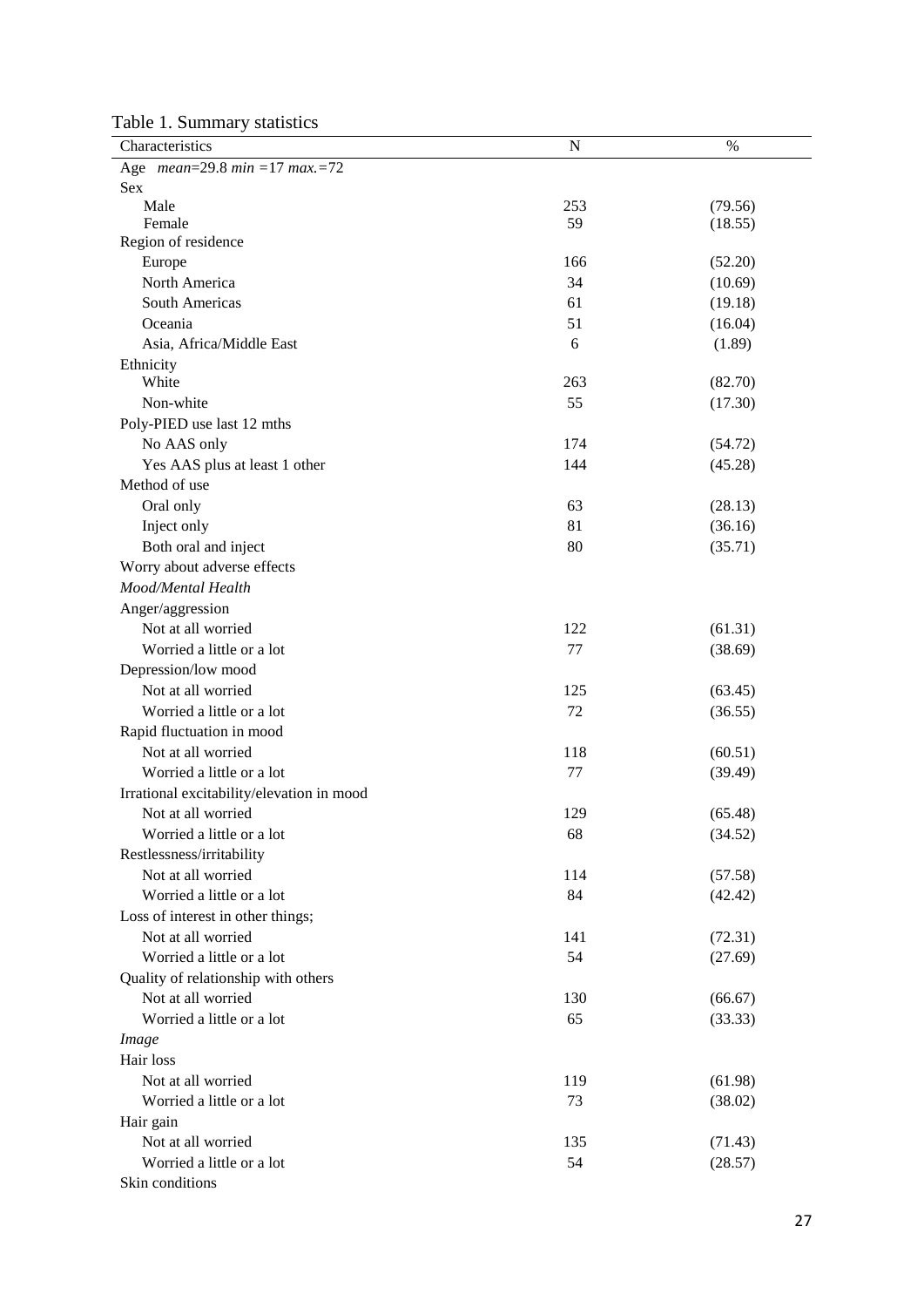| Not at all worried                 | 84  | (43.75) |
|------------------------------------|-----|---------|
| Worried a little or a lot          | 106 | (56.25) |
|                                    |     |         |
| Sexual function<br>Sexual function |     |         |
|                                    |     |         |
| Not at all worried                 | 106 | (53.81) |
| Worried a little or a lot          | 91  | (46.19) |
| Sexual organs                      |     |         |
| Effect on sexual organs            |     |         |
| Not at all worried                 | 98  | (50.78) |
| Worried a little or a lot          | 95  | (49.22) |
| Reduction in breast size           |     |         |
| Not at all worried                 | 164 | (91.11) |
| Worried a little or a lot          | 16  | (8.89)  |
| Growth of breasts <sup>*</sup>     |     |         |
| Not at all worried                 | 103 | (54.50) |
| Worried a little or a lot          | 86  | (45.50) |
| Increase in breast size            |     |         |
| Not at all worried                 | 148 | (82.68) |
| Worried a little or a lot          | 31  | (17.32) |
| Organ Health                       |     |         |
| Heart                              |     |         |
| Not at all worried                 | 87  | (45.08) |
| Worried a little or a lot          | 106 | (54.92) |
| Liver function                     |     |         |
| Not at all worried                 | 86  | (44.79) |
| Worried a little or a lot          | 106 | (55.21) |

\* We note this item is only applicable to male participants.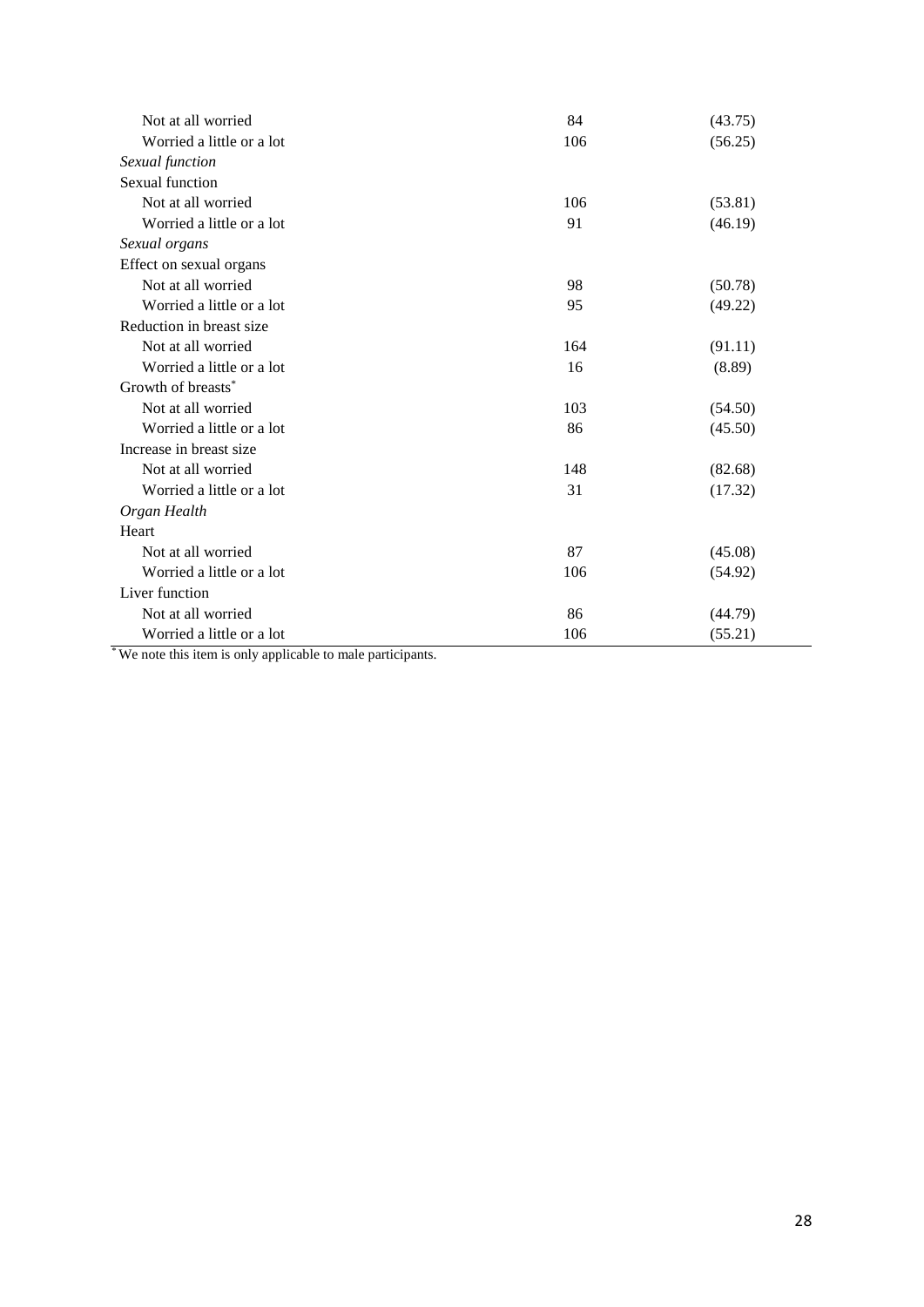|                                                | Full Model |              | <b>Interaction Model</b> |              |
|------------------------------------------------|------------|--------------|--------------------------|--------------|
|                                                | <b>OR</b>  | 95% CI       | <b>OR</b>                | 95% CI       |
| User characteristics                           |            |              |                          |              |
| Age                                            | 1.03       | (0.82, 1.31) | 1.03                     | (0.81, 1.32) |
| Age *Age                                       | 1.00       | (0.99, 1.00) | 1.00                     | (0.99, 1.00) |
| Male                                           | $0.10**$   | (0.02, 0.40) | $0.10^{**}$              | (0.02, 0.47) |
| Region of residence (ref: Europe)              |            |              |                          |              |
| North America                                  | $6.26***$  | (1.36, 28.8) | $5.11***$                | (1.08, 24.2) |
| South Americas                                 | 1.58       | (0.63, 3.95) | 1.51                     | (0.60, 3.82) |
| Oceania                                        | 1.49       | (0.50, 4.41) | 1.42                     | (0.45, 4.46) |
| Asia, Africa/Middle East                       | 0.34       | (0.03, 4.12) | 0.31                     | (0.02, 4.01) |
| Poly-PIEDs use in last 12 mths (ref: AAS only) | 0.76       | (0.34, 1.68) | 0.80                     | (0.35, 1.83) |
| Method of administration (ref: oral only)      |            |              |                          |              |
| Inject only                                    | 3.39       | (1.09, 10.6) | 1.41                     | (0.18, 10.9) |
| Both oral and inject                           | 3.14       | (1.01, 9.75) | 5.36                     | (0.78, 36.7) |
| Worry of adverse effects                       |            |              |                          |              |
| Mood/mental health                             | 0.65       | (0.34, 1.68) | 0.60                     | (0.25, 1.44) |
| Image                                          | 1.29       | (0.50, 3.31) | 1.14                     | (0.41, 1.61) |
| Sexual function                                | $4.02***$  | (1.56, 10.3) | $4.09***$                | (1.56, 10.7) |
| Sexual organs                                  | $0.30*$    | (0.11, 0.86) | $0.32*$                  | (0.11, 0.91) |
| Organ health                                   | 1.05       | (0.43, 2.60) | 0.41                     | (0.11, 1.51) |
| Interaction: Method of admin.*Organ health     |            |              |                          |              |
| Oral only*organ health                         |            |              | 2.42                     | (0.26, 22.6) |
| Inject only*organ health                       |            |              | $7.93*$                  | (1.23, 51.3) |
| Model information                              |            |              |                          |              |
| Constant                                       | 3.25       | (0.03, 351)  | 3.05                     | (0.03, 348)  |
| Wald $\chi^2$                                  |            | 58.34        |                          | 63.32        |
| LR test of improvement                         | $-89.22$   |              | $-86.73$                 |              |

## Table 2. Logistic regression predicting doctors visit (n=186)

Significant: \*p<0.05, \*\*p<0.01, \*\*\*p<0.001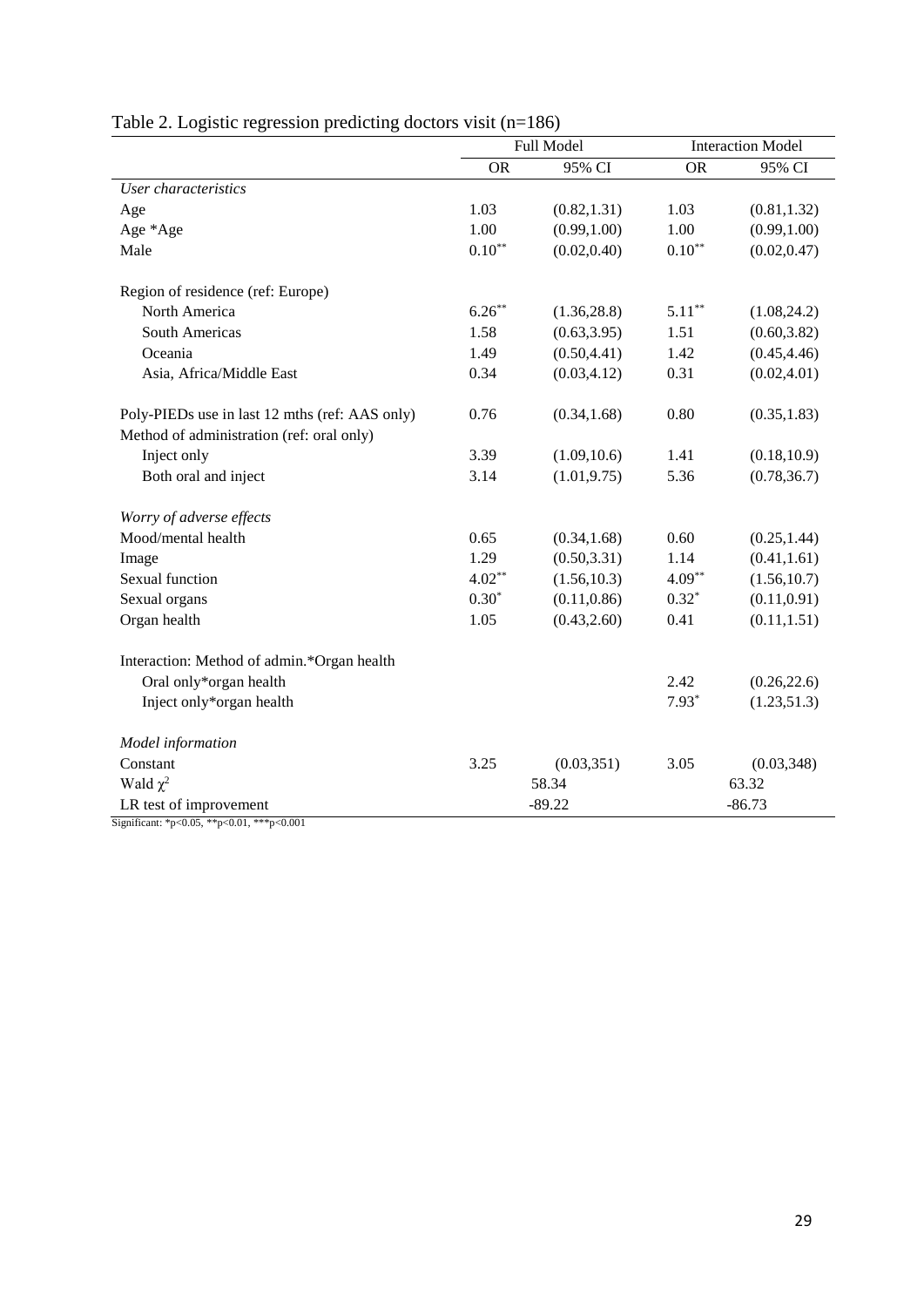|                                      | $N=68$ | $\%$  | Helpfulness (z) | Overall<br>experience (z) |
|--------------------------------------|--------|-------|-----------------|---------------------------|
| Physical Examination                 |        |       |                 |                           |
| Yes                                  | 54     | 79.41 | 1.42            | 1.00                      |
| N <sub>o</sub>                       | 14     | 20.59 |                 |                           |
| Blood pressure                       |        |       |                 |                           |
| Yes                                  | 50     | 26.47 | $-0.47$         | 0.48                      |
| N <sub>o</sub>                       | 18     | 73.53 |                 |                           |
| Assessment of mood                   |        |       |                 |                           |
| Yes                                  | 23     | 33.82 | $2.71***$       | 1.50                      |
| N <sub>o</sub>                       | 45     | 66.18 |                 |                           |
| Blood tests to assess liver function |        |       |                 |                           |
| Yes                                  | 55     | 80.88 | 0.05            | 0.19                      |
| N <sub>o</sub>                       | 13     | 19.12 |                 |                           |
| Diabetes test                        |        |       |                 |                           |
| Yes                                  | 28     | 41.18 | $2.10*$         | 1.09                      |
| N <sub>o</sub>                       | 40     | 58.82 |                 |                           |
| ECG                                  |        |       |                 |                           |
| Yes                                  | 26     | 38.24 | 1.37            | 0.98                      |
| N <sub>o</sub>                       | 42     | 61.76 |                 |                           |
| Screening for hepatitis B/C, HIV     |        |       |                 |                           |
| Yes                                  | 28     | 41.18 | 1.68            | $2.62**$                  |
| N <sub>o</sub>                       | 40     | 58.82 |                 |                           |
| Discussion about safer injecting     |        |       |                 |                           |
| Yes                                  | 27     | 39.71 | 0.97            | 0.90                      |
| No                                   | 41     | 60.29 |                 |                           |

Table 3. Treatment received and service satisfaction